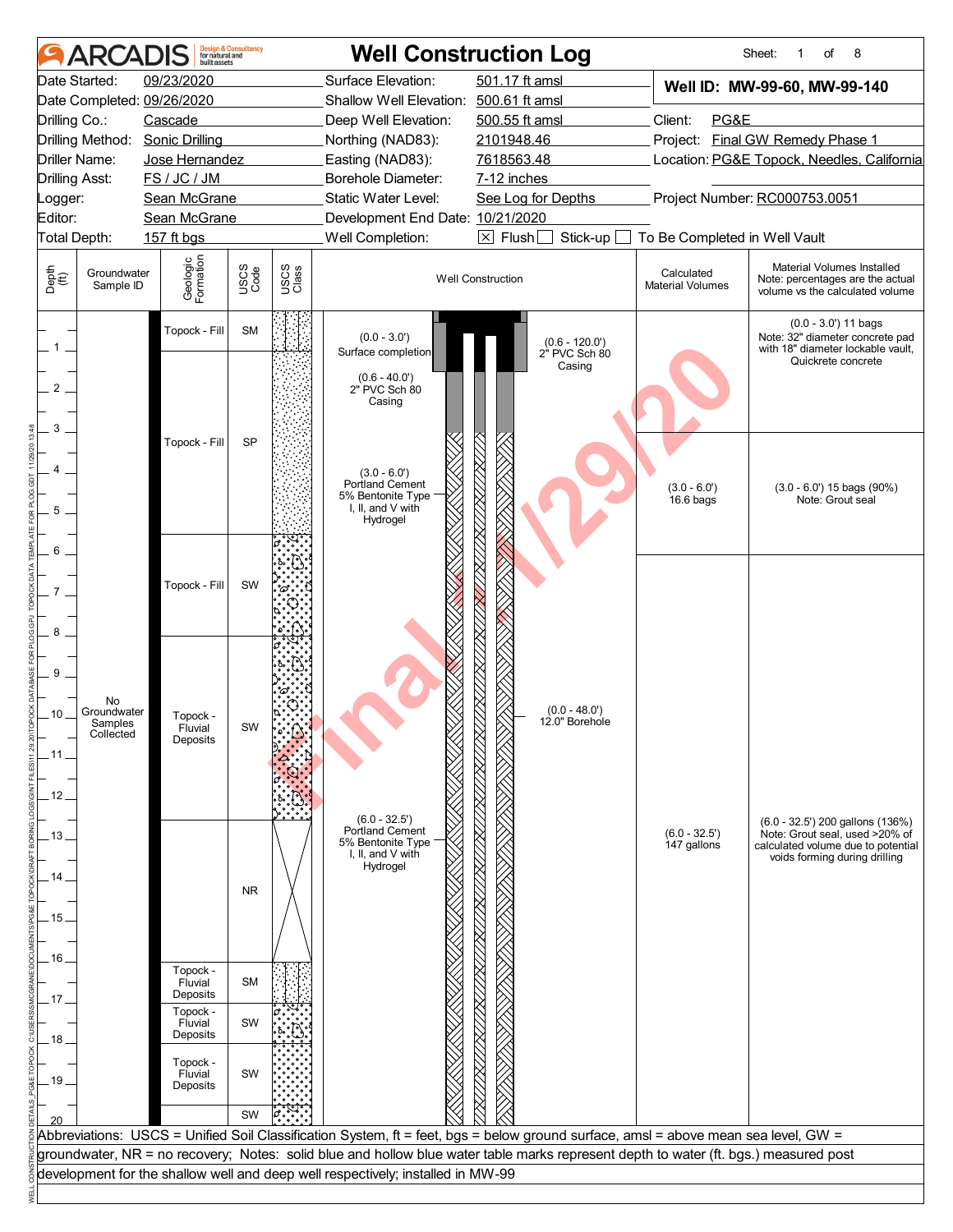|                                                                                    | <b>ARCAI</b>                              | huilt assets                                                                                                                                                                                       | <b>Design &amp; Consultancy</b><br>for natural and    |               |                                                                                                                                                                                  | <b>Well Construction Log</b>                                                                                                         |                                                                | 8<br>Sheet:<br>2<br>of                                                                                                                                            |
|------------------------------------------------------------------------------------|-------------------------------------------|----------------------------------------------------------------------------------------------------------------------------------------------------------------------------------------------------|-------------------------------------------------------|---------------|----------------------------------------------------------------------------------------------------------------------------------------------------------------------------------|--------------------------------------------------------------------------------------------------------------------------------------|----------------------------------------------------------------|-------------------------------------------------------------------------------------------------------------------------------------------------------------------|
| Drilling Co.:                                                                      | Date Started:<br>Drilling Method:         | 09/23/2020<br>Date Completed: 09/26/2020<br>Cascade<br><b>Sonic Drilling</b>                                                                                                                       |                                                       |               | Surface Elevation:<br>Shallow Well Elevation: 500.61 ft amsl<br>Deep Well Elevation:<br>Northing (NAD83):                                                                        | 501.17 ft amsl<br>500.55 ft amsl<br>2101948.46                                                                                       | Client:<br>PG&E                                                | Well ID: MW-99-60, MW-99-140<br>Project: Final GW Remedy Phase 1                                                                                                  |
| <b>Drilling Asst:</b><br>_ogger:                                                   | Driller Name:                             | Jose Hernandez<br>FS / JC / JM<br>Sean McGrane                                                                                                                                                     |                                                       |               | Easting (NAD83):<br>Borehole Diameter:<br>Static Water Level:                                                                                                                    | 7618563.48<br>7-12 inches<br>See Log for Depths                                                                                      |                                                                | Location: PG&E Topock, Needles, California<br>Project Number: RC000753.0051                                                                                       |
| Editor:                                                                            | Total Depth:                              | Sean McGrane<br>157 ft bgs                                                                                                                                                                         |                                                       |               | Development End Date: 10/21/2020<br>Well Completion:                                                                                                                             | $\boxtimes$ Flush<br>Stick-up                                                                                                        | To Be Completed in Well Vault                                  |                                                                                                                                                                   |
| Depth<br>(ff)                                                                      | Groundwater<br>Sample ID                  | Geologic<br>Formation                                                                                                                                                                              | USCS<br>Code                                          | USCS<br>Class |                                                                                                                                                                                  | <b>Well Construction</b>                                                                                                             | Calculated<br><b>Material Volumes</b>                          | Material Volumes Installed<br>Note: percentages are the actual<br>volume vs the calculated volume                                                                 |
| $.21 -$<br>22<br>23<br>24.<br>25<br>$26 -$<br>27.<br>28<br>29.<br>30<br>.31<br>32. | No<br>Groundwater<br>Samples<br>Collected | Topock -<br>Fluvial<br>Deposits<br>Topock -<br>Fluvial<br>Deposits<br>Topock -<br>Fluvial<br>Deposits<br>Topock -                                                                                  | SW<br>SW-SM<br>SP                                     |               | $(0.6 - 40.0')$<br>2" PVC Sch 80<br>Casing<br>$(24.5 - 25.2')$<br>Centralizer<br>$(6.0 - 32.5')$<br><b>Portland Cement</b><br>5% Bentonite Type<br>I, II, and V with<br>Hydrogel | $(0.6 - 120.0)$<br>2" PVC Sch 80<br>Casing<br>$(0.0 - 48.0')$<br>12.0" Borehole                                                      | $(6.0 - 32.5')$<br>147 gallons                                 | (6.0 - 32.5') 200 gallons (136%)<br>Note: Grout seal, used >20% of<br>calculated volume due to potential<br>voids forming during drilling                         |
| 33<br>34<br>35.<br>36.<br>37.<br>38                                                |                                           | Fluvial<br>Deposits<br>Topock -<br>Fluvial<br>Deposits<br>Topock -<br>Fluvial<br>Deposits<br>Topock -<br>Fluvial<br>Deposits<br>Topock -<br>Fluvial<br>Deposits<br>Topock -<br>Fluvial<br>Deposits | <b>SM</b><br><b>SP</b><br><b>SM</b><br>SW<br>GW<br>SC |               | $(32.5 - 37.4')$<br>Cemex #0/30 MESH<br>(30x50) Lapis Lustre<br>Sand<br>$(37.4 - 37.8')$<br>Bentonite chip seal<br>Puregold Medium                                               | ्रैं<br>१०००<br>०,०००,०००,०<br>ैं<br>ို့∘                                                                                            | $(32.5 - 37.4')$<br>7.3 bags<br>$(37.4 - 37.8')$<br>$0.6$ bags | $(32.5 - 37.4)$ 8 bags $(110%)$<br>Note: Seal between filter pack and<br>grout<br>$(37.4 - 37.8)$ 0.7 bags $(117%)$<br>Note: Seal between filter pack and         |
| 39                                                                                 |                                           | Topock -<br>Competent<br>Bedrock -<br>conglomerate                                                                                                                                                 |                                                       |               | Chips<br>$(37.8 - 64.8')$<br>Cemex #3 MESH<br>(8x20) Lapis Lustre<br>Sand                                                                                                        |                                                                                                                                      | $(37.8 - 64.8')$<br>32.1 bags                                  | transition sand<br>(37.8 - 64.8') 41 bags (128%)<br>Note: Filter pack, used >20% of<br>the calculated volume due to<br>potential voids forming during<br>drilling |
|                                                                                    |                                           |                                                                                                                                                                                                    |                                                       |               |                                                                                                                                                                                  | Abbreviations: USCS = Unified Soil Classification System, ft = feet, bgs = below ground surface, amsl = above mean sea level, GW =   |                                                                |                                                                                                                                                                   |
|                                                                                    |                                           |                                                                                                                                                                                                    |                                                       |               | development for the shallow well and deep well respectively; installed in MW-99                                                                                                  | groundwater, NR = no recovery; Notes: solid blue and hollow blue water table marks represent depth to water (ft. bgs.) measured post |                                                                |                                                                                                                                                                   |
|                                                                                    |                                           |                                                                                                                                                                                                    |                                                       |               |                                                                                                                                                                                  |                                                                                                                                      |                                                                |                                                                                                                                                                   |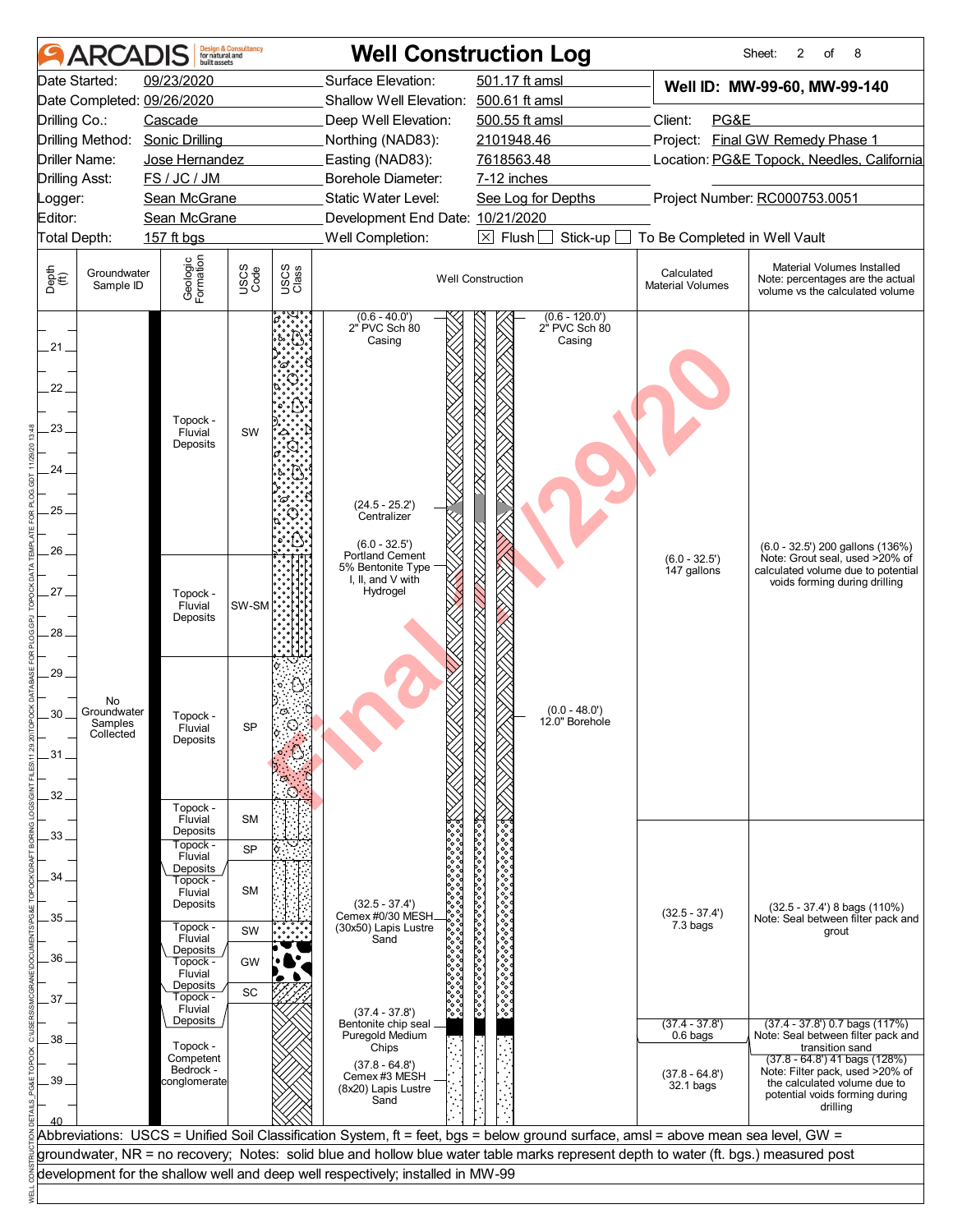| 501.17 ft amsl<br>09/23/2020<br>Surface Elevation:<br>Well ID: MW-99-60, MW-99-140<br>Date Completed: 09/26/2020<br>Shallow Well Elevation: 500.61 ft amsl<br>Client:<br>PG&E<br>Drilling Co.:<br>Cascade<br>Deep Well Elevation:<br>500.55 ft amsl<br>Project: Final GW Remedy Phase 1<br>Drilling Method:<br><b>Sonic Drilling</b><br>2101948.46<br>Northing (NAD83):<br>7618563.48<br>Location: PG&E Topock, Needles, California<br>Driller Name:<br>Jose Hernandez<br>Easting (NAD83):<br>FS / JC / JM<br><b>Drilling Asst:</b><br>Borehole Diameter:<br>7-12 inches<br>Static Water Level:<br>Project Number: RC000753.0051<br>Sean McGrane<br>See Log for Depths<br>Logger:<br>Editor:<br>Development End Date: 10/21/2020<br>Sean McGrane<br>Total Depth:<br>Well Completion:<br>$\boxtimes$ Flush<br>To Be Completed in Well Vault<br>157 ft bgs<br>Stick-up<br>Geologic<br>Formation<br>Material Volumes Installed<br>USCS<br>Code<br>USCS<br>Class<br>Depth<br>$\bigoplus_{i=1}^{n}$<br>Calculated<br>Groundwater<br><b>Well Construction</b><br>Note: percentages are the actual<br><b>Material Volumes</b><br>Sample ID<br>volume vs the calculated volume<br>(40.0 - 60.0')<br>2" 0.02-Slot Sch 80<br>$(0.6 - 120.0)$<br>2 <sup>h</sup> PVC Sch 80<br>PVC Screen<br>Casing<br>41_<br>42.<br>43<br>$(0.0 - 48.0')$<br>44<br>12.0" Borehole<br>45<br>46.<br>47<br>48<br>49<br>$(37.8 - 64.8')$ 41 bags $(128%)$<br>No<br>$(37.8 - 64.8')$<br>Note: Filter pack, used >20% of<br>$(37.8 - 64.8')$<br>Groundwater<br>$50-$<br>Cemex #3 MESH<br>the calculated volume due to<br>Topock -<br>32.1 bags<br>Samples<br>(8x20) Lapis Lustre<br>Sand<br>potential voids forming during<br>Collected<br>Competent<br>drilling<br>Bedrock -<br>.51.<br>conglomerate<br>.52.<br>53.<br>$(48.0 - 68.0')$<br>54<br>10.0" Borehole<br>55.<br>56<br>57.<br>58<br>.59<br>Abbreviations: USCS = Unified Soil Classification System, ft = feet, bgs = below ground surface, amsl = above mean sea level, GW =<br>groundwater, NR = no recovery; Notes: solid blue and hollow blue water table marks represent depth to water (ft. bgs.) measured post<br>development for the shallow well and deep well respectively; installed in MW-99 | <b>ARCAI</b>  | built assets | <b>Design &amp; Consultancy</b><br>for natural and | <b>Well Construction Log</b> |  | 8<br>Sheet:<br>3<br>of |
|-----------------------------------------------------------------------------------------------------------------------------------------------------------------------------------------------------------------------------------------------------------------------------------------------------------------------------------------------------------------------------------------------------------------------------------------------------------------------------------------------------------------------------------------------------------------------------------------------------------------------------------------------------------------------------------------------------------------------------------------------------------------------------------------------------------------------------------------------------------------------------------------------------------------------------------------------------------------------------------------------------------------------------------------------------------------------------------------------------------------------------------------------------------------------------------------------------------------------------------------------------------------------------------------------------------------------------------------------------------------------------------------------------------------------------------------------------------------------------------------------------------------------------------------------------------------------------------------------------------------------------------------------------------------------------------------------------------------------------------------------------------------------------------------------------------------------------------------------------------------------------------------------------------------------------------------------------------------------------------------------------------------------------------------------------------------------------------------------------------------------------------------------------------------------------------------------------------------------------------|---------------|--------------|----------------------------------------------------|------------------------------|--|------------------------|
|                                                                                                                                                                                                                                                                                                                                                                                                                                                                                                                                                                                                                                                                                                                                                                                                                                                                                                                                                                                                                                                                                                                                                                                                                                                                                                                                                                                                                                                                                                                                                                                                                                                                                                                                                                                                                                                                                                                                                                                                                                                                                                                                                                                                                                   | Date Started: |              |                                                    |                              |  |                        |
|                                                                                                                                                                                                                                                                                                                                                                                                                                                                                                                                                                                                                                                                                                                                                                                                                                                                                                                                                                                                                                                                                                                                                                                                                                                                                                                                                                                                                                                                                                                                                                                                                                                                                                                                                                                                                                                                                                                                                                                                                                                                                                                                                                                                                                   |               |              |                                                    |                              |  |                        |
|                                                                                                                                                                                                                                                                                                                                                                                                                                                                                                                                                                                                                                                                                                                                                                                                                                                                                                                                                                                                                                                                                                                                                                                                                                                                                                                                                                                                                                                                                                                                                                                                                                                                                                                                                                                                                                                                                                                                                                                                                                                                                                                                                                                                                                   |               |              |                                                    |                              |  |                        |
|                                                                                                                                                                                                                                                                                                                                                                                                                                                                                                                                                                                                                                                                                                                                                                                                                                                                                                                                                                                                                                                                                                                                                                                                                                                                                                                                                                                                                                                                                                                                                                                                                                                                                                                                                                                                                                                                                                                                                                                                                                                                                                                                                                                                                                   |               |              |                                                    |                              |  |                        |
|                                                                                                                                                                                                                                                                                                                                                                                                                                                                                                                                                                                                                                                                                                                                                                                                                                                                                                                                                                                                                                                                                                                                                                                                                                                                                                                                                                                                                                                                                                                                                                                                                                                                                                                                                                                                                                                                                                                                                                                                                                                                                                                                                                                                                                   |               |              |                                                    |                              |  |                        |
|                                                                                                                                                                                                                                                                                                                                                                                                                                                                                                                                                                                                                                                                                                                                                                                                                                                                                                                                                                                                                                                                                                                                                                                                                                                                                                                                                                                                                                                                                                                                                                                                                                                                                                                                                                                                                                                                                                                                                                                                                                                                                                                                                                                                                                   |               |              |                                                    |                              |  |                        |
|                                                                                                                                                                                                                                                                                                                                                                                                                                                                                                                                                                                                                                                                                                                                                                                                                                                                                                                                                                                                                                                                                                                                                                                                                                                                                                                                                                                                                                                                                                                                                                                                                                                                                                                                                                                                                                                                                                                                                                                                                                                                                                                                                                                                                                   |               |              |                                                    |                              |  |                        |
|                                                                                                                                                                                                                                                                                                                                                                                                                                                                                                                                                                                                                                                                                                                                                                                                                                                                                                                                                                                                                                                                                                                                                                                                                                                                                                                                                                                                                                                                                                                                                                                                                                                                                                                                                                                                                                                                                                                                                                                                                                                                                                                                                                                                                                   |               |              |                                                    |                              |  |                        |
|                                                                                                                                                                                                                                                                                                                                                                                                                                                                                                                                                                                                                                                                                                                                                                                                                                                                                                                                                                                                                                                                                                                                                                                                                                                                                                                                                                                                                                                                                                                                                                                                                                                                                                                                                                                                                                                                                                                                                                                                                                                                                                                                                                                                                                   |               |              |                                                    |                              |  |                        |
|                                                                                                                                                                                                                                                                                                                                                                                                                                                                                                                                                                                                                                                                                                                                                                                                                                                                                                                                                                                                                                                                                                                                                                                                                                                                                                                                                                                                                                                                                                                                                                                                                                                                                                                                                                                                                                                                                                                                                                                                                                                                                                                                                                                                                                   |               |              |                                                    |                              |  |                        |
|                                                                                                                                                                                                                                                                                                                                                                                                                                                                                                                                                                                                                                                                                                                                                                                                                                                                                                                                                                                                                                                                                                                                                                                                                                                                                                                                                                                                                                                                                                                                                                                                                                                                                                                                                                                                                                                                                                                                                                                                                                                                                                                                                                                                                                   |               |              |                                                    |                              |  |                        |
|                                                                                                                                                                                                                                                                                                                                                                                                                                                                                                                                                                                                                                                                                                                                                                                                                                                                                                                                                                                                                                                                                                                                                                                                                                                                                                                                                                                                                                                                                                                                                                                                                                                                                                                                                                                                                                                                                                                                                                                                                                                                                                                                                                                                                                   |               |              |                                                    |                              |  |                        |
|                                                                                                                                                                                                                                                                                                                                                                                                                                                                                                                                                                                                                                                                                                                                                                                                                                                                                                                                                                                                                                                                                                                                                                                                                                                                                                                                                                                                                                                                                                                                                                                                                                                                                                                                                                                                                                                                                                                                                                                                                                                                                                                                                                                                                                   |               |              |                                                    |                              |  |                        |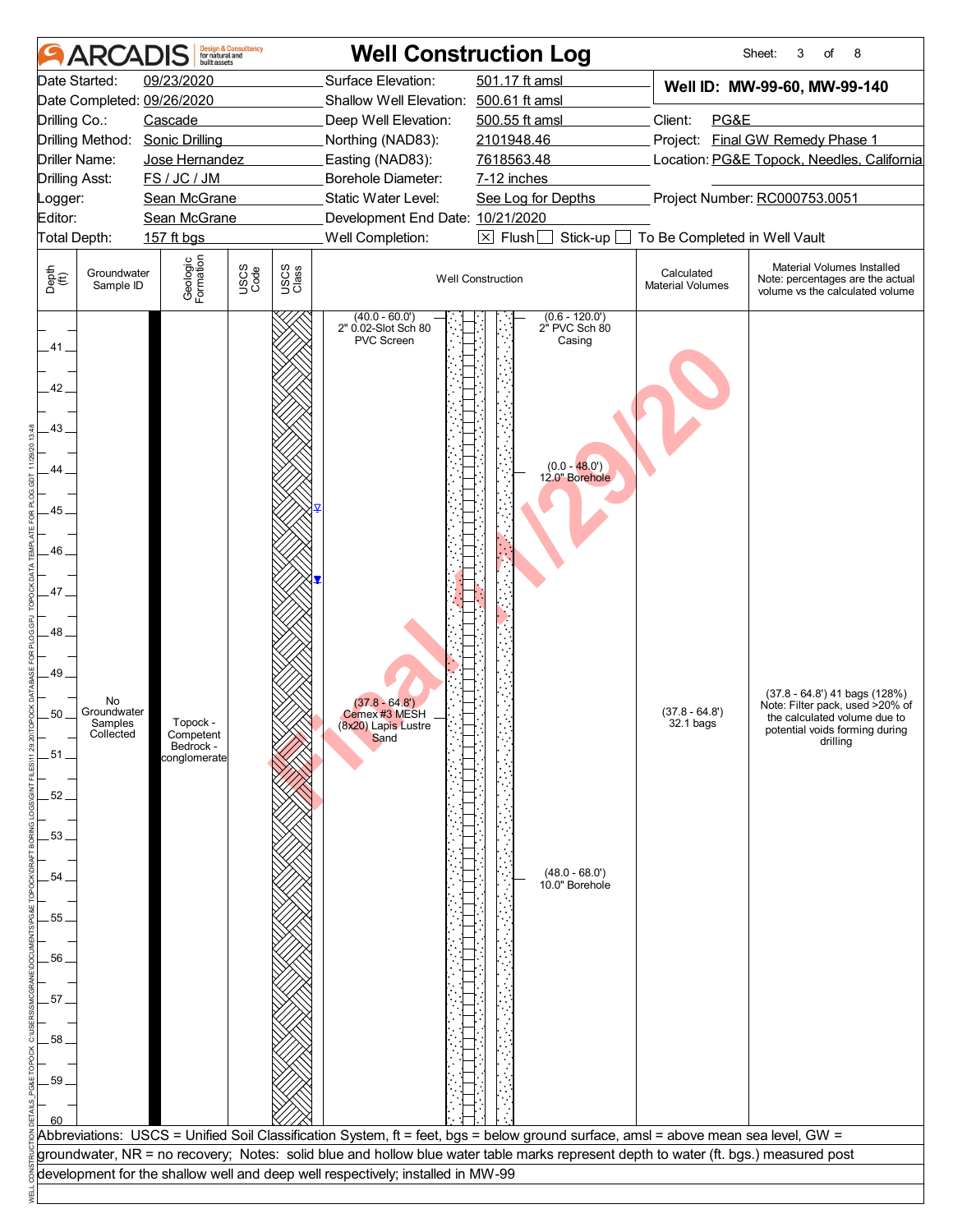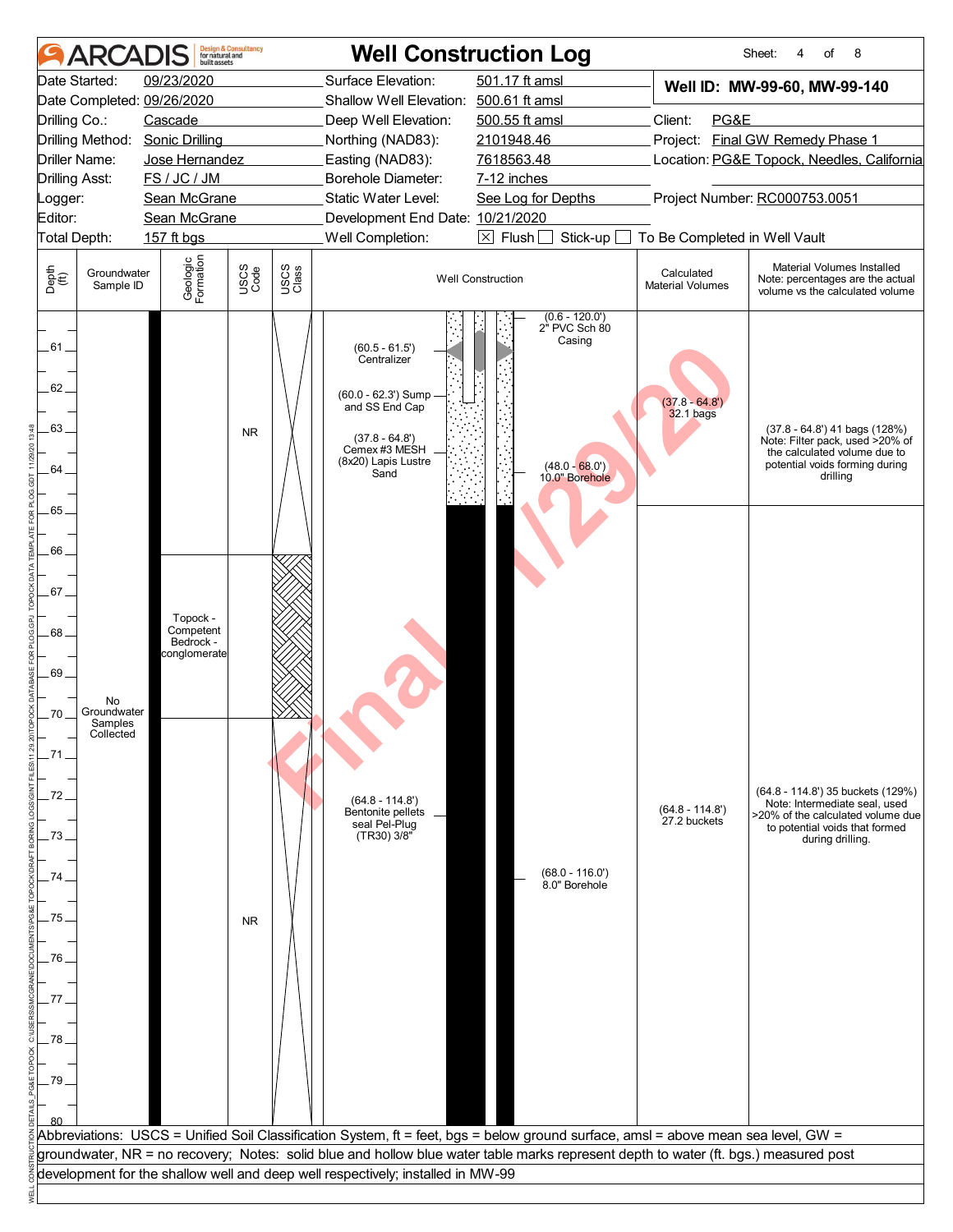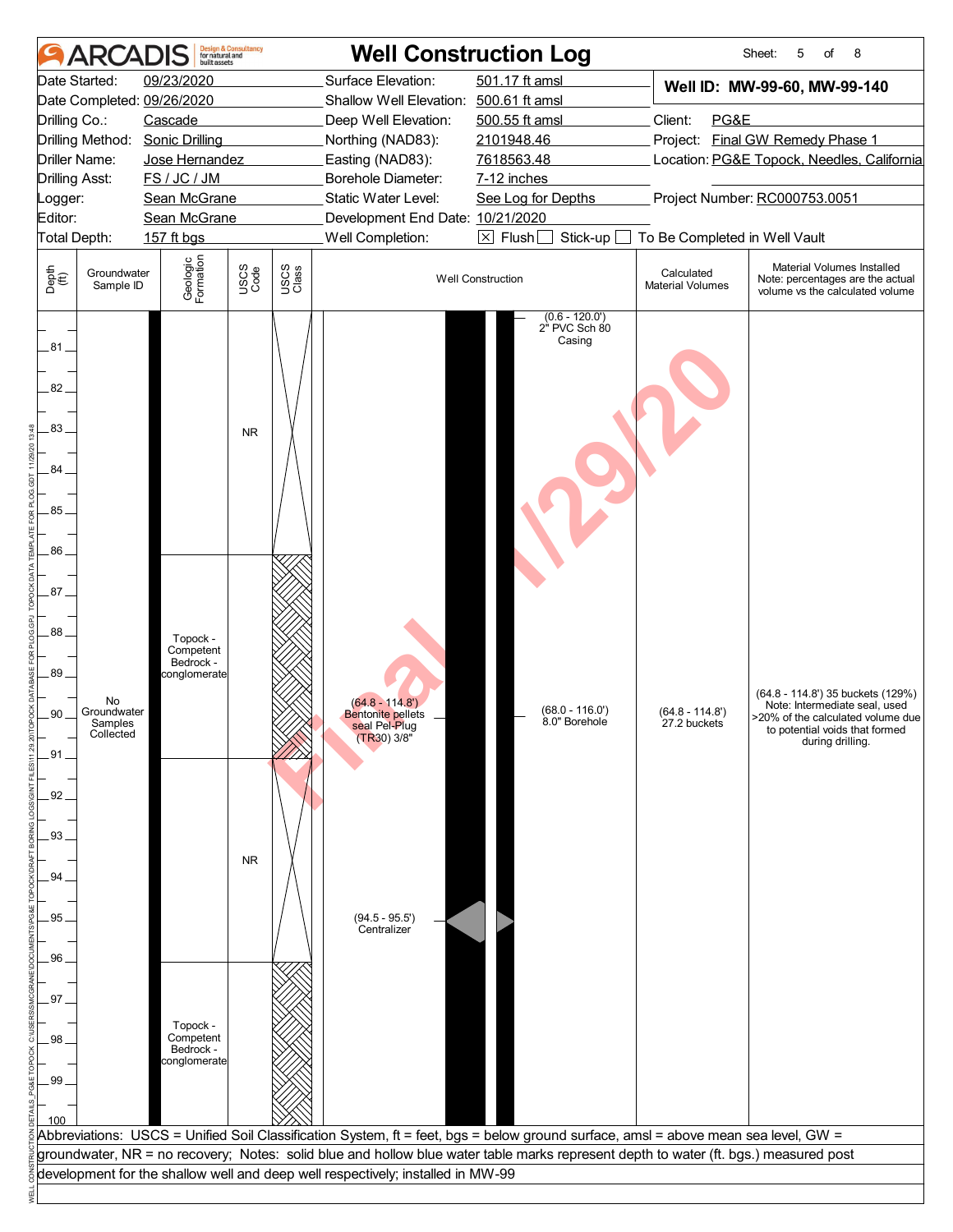| Surface Elevation:<br>501.17 ft amsl<br>Date Started:<br>09/23/2020<br>Well ID: MW-99-60, MW-99-140<br>Date Completed: 09/26/2020<br>Shallow Well Elevation: 500.61 ft amsl<br>Client:<br>PG&E<br>Drilling Co.:<br>Cascade<br>Deep Well Elevation:<br>500.55 ft amsl<br>Project: Final GW Remedy Phase 1<br>Drilling Method:<br><b>Sonic Drilling</b><br>Northing (NAD83):<br>2101948.46<br>Jose Hernandez<br>7618563.48<br>Location: PG&E Topock, Needles, California<br>Driller Name:<br>Easting (NAD83):<br>FS / JC / JM<br><b>Drilling Asst:</b><br><b>Borehole Diameter:</b><br>7-12 inches<br>Project Number: RC000753.0051<br>Sean McGrane<br>Static Water Level:<br>See Log for Depths<br>Logger:<br>Sean McGrane<br>Development End Date: 10/21/2020<br>$\boxtimes$ Flush [<br>To Be Completed in Well Vault<br>Total Depth:<br>157 ft bgs<br>Well Completion:<br>Stick-up<br>Geologic<br>Formation<br>Material Volumes Installed<br><b>USCS</b><br>Code<br>USCS<br>Class<br>Groundwater<br>Calculated<br><b>Well Construction</b><br>Note: percentages are the actual<br><b>Material Volumes</b><br>Sample ID<br>volume vs the calculated volume<br>$(0.6 - 120.0)$<br>2 <sup>"</sup> PVC Sch 80<br>Casing<br>(64.8 - 114.8') 35 buckets (129%)<br>$(64.8 - 114.8')$<br>Note: Intermediate seal, used<br>$(64.8 - 114.8')$<br>Bentonite pellets _<br>27.2 buckets<br>seal Pel-Plug<br>to potential voids that formed<br>$(68.0 - 116.0')$<br>(TR30) 3/8"<br>during drilling.<br>8.0" Borehole<br>Topock -<br>No<br>Groundwater<br>Competent<br>Bedrock -<br>Samples<br>Collected<br>conglomerate<br>_115_<br>$(114.8 - 117.2)$ 2 bags $(125%)$<br>(114.8 - 117.2')<br>Cemex #0/30 MESH.<br>$(114.8 - 117.2')$<br>of the calculated volume due to<br>1.6 bags<br>(30x50) Lapis Lustre<br>sand potentially entering the<br>Sand<br>shallow screen interval.<br>$(116.0 - 155.0')$<br>$(117.2 - 154.0')$ 25 bags $(102\%)$<br>8.0" Borehole<br>$(117.2 - 154.0')$<br>$(117.2 - 154.0)$<br>Cemex #3 MESH<br>$24.6$ bags<br>(8x20) Lapis Lustre<br>to installing additional annular<br>Sand<br>materials.<br>Abbreviations: USCS = Unified Soil Classification System, ft = feet, bgs = below ground surface, amsl = above mean sea level, GW =<br>groundwater, NR = no recovery; Notes: solid blue and hollow blue water table marks represent depth to water (ft. bgs.) measured post<br>development for the shallow well and deep well respectively; installed in MW-99 |                                                                                                                             | ARCAI | built assets | <b>Design &amp; Consultancy</b><br>for natural and | <b>Well Construction Log</b> |  | 6<br>8<br>Sheet:<br>of                                                      |
|---------------------------------------------------------------------------------------------------------------------------------------------------------------------------------------------------------------------------------------------------------------------------------------------------------------------------------------------------------------------------------------------------------------------------------------------------------------------------------------------------------------------------------------------------------------------------------------------------------------------------------------------------------------------------------------------------------------------------------------------------------------------------------------------------------------------------------------------------------------------------------------------------------------------------------------------------------------------------------------------------------------------------------------------------------------------------------------------------------------------------------------------------------------------------------------------------------------------------------------------------------------------------------------------------------------------------------------------------------------------------------------------------------------------------------------------------------------------------------------------------------------------------------------------------------------------------------------------------------------------------------------------------------------------------------------------------------------------------------------------------------------------------------------------------------------------------------------------------------------------------------------------------------------------------------------------------------------------------------------------------------------------------------------------------------------------------------------------------------------------------------------------------------------------------------------------------------------------------------------------------------------------------------------------------------------------------------------------------------------------------------------------------------------------------------------------------------------------------------|-----------------------------------------------------------------------------------------------------------------------------|-------|--------------|----------------------------------------------------|------------------------------|--|-----------------------------------------------------------------------------|
|                                                                                                                                                                                                                                                                                                                                                                                                                                                                                                                                                                                                                                                                                                                                                                                                                                                                                                                                                                                                                                                                                                                                                                                                                                                                                                                                                                                                                                                                                                                                                                                                                                                                                                                                                                                                                                                                                                                                                                                                                                                                                                                                                                                                                                                                                                                                                                                                                                                                                 |                                                                                                                             |       |              |                                                    |                              |  |                                                                             |
|                                                                                                                                                                                                                                                                                                                                                                                                                                                                                                                                                                                                                                                                                                                                                                                                                                                                                                                                                                                                                                                                                                                                                                                                                                                                                                                                                                                                                                                                                                                                                                                                                                                                                                                                                                                                                                                                                                                                                                                                                                                                                                                                                                                                                                                                                                                                                                                                                                                                                 |                                                                                                                             |       |              |                                                    |                              |  |                                                                             |
|                                                                                                                                                                                                                                                                                                                                                                                                                                                                                                                                                                                                                                                                                                                                                                                                                                                                                                                                                                                                                                                                                                                                                                                                                                                                                                                                                                                                                                                                                                                                                                                                                                                                                                                                                                                                                                                                                                                                                                                                                                                                                                                                                                                                                                                                                                                                                                                                                                                                                 |                                                                                                                             |       |              |                                                    |                              |  |                                                                             |
|                                                                                                                                                                                                                                                                                                                                                                                                                                                                                                                                                                                                                                                                                                                                                                                                                                                                                                                                                                                                                                                                                                                                                                                                                                                                                                                                                                                                                                                                                                                                                                                                                                                                                                                                                                                                                                                                                                                                                                                                                                                                                                                                                                                                                                                                                                                                                                                                                                                                                 |                                                                                                                             |       |              |                                                    |                              |  |                                                                             |
|                                                                                                                                                                                                                                                                                                                                                                                                                                                                                                                                                                                                                                                                                                                                                                                                                                                                                                                                                                                                                                                                                                                                                                                                                                                                                                                                                                                                                                                                                                                                                                                                                                                                                                                                                                                                                                                                                                                                                                                                                                                                                                                                                                                                                                                                                                                                                                                                                                                                                 |                                                                                                                             |       |              |                                                    |                              |  |                                                                             |
|                                                                                                                                                                                                                                                                                                                                                                                                                                                                                                                                                                                                                                                                                                                                                                                                                                                                                                                                                                                                                                                                                                                                                                                                                                                                                                                                                                                                                                                                                                                                                                                                                                                                                                                                                                                                                                                                                                                                                                                                                                                                                                                                                                                                                                                                                                                                                                                                                                                                                 |                                                                                                                             |       |              |                                                    |                              |  |                                                                             |
|                                                                                                                                                                                                                                                                                                                                                                                                                                                                                                                                                                                                                                                                                                                                                                                                                                                                                                                                                                                                                                                                                                                                                                                                                                                                                                                                                                                                                                                                                                                                                                                                                                                                                                                                                                                                                                                                                                                                                                                                                                                                                                                                                                                                                                                                                                                                                                                                                                                                                 |                                                                                                                             |       |              |                                                    |                              |  |                                                                             |
|                                                                                                                                                                                                                                                                                                                                                                                                                                                                                                                                                                                                                                                                                                                                                                                                                                                                                                                                                                                                                                                                                                                                                                                                                                                                                                                                                                                                                                                                                                                                                                                                                                                                                                                                                                                                                                                                                                                                                                                                                                                                                                                                                                                                                                                                                                                                                                                                                                                                                 | Editor:                                                                                                                     |       |              |                                                    |                              |  |                                                                             |
|                                                                                                                                                                                                                                                                                                                                                                                                                                                                                                                                                                                                                                                                                                                                                                                                                                                                                                                                                                                                                                                                                                                                                                                                                                                                                                                                                                                                                                                                                                                                                                                                                                                                                                                                                                                                                                                                                                                                                                                                                                                                                                                                                                                                                                                                                                                                                                                                                                                                                 |                                                                                                                             |       |              |                                                    |                              |  |                                                                             |
|                                                                                                                                                                                                                                                                                                                                                                                                                                                                                                                                                                                                                                                                                                                                                                                                                                                                                                                                                                                                                                                                                                                                                                                                                                                                                                                                                                                                                                                                                                                                                                                                                                                                                                                                                                                                                                                                                                                                                                                                                                                                                                                                                                                                                                                                                                                                                                                                                                                                                 | Depth<br>(ff)                                                                                                               |       |              |                                                    |                              |  |                                                                             |
|                                                                                                                                                                                                                                                                                                                                                                                                                                                                                                                                                                                                                                                                                                                                                                                                                                                                                                                                                                                                                                                                                                                                                                                                                                                                                                                                                                                                                                                                                                                                                                                                                                                                                                                                                                                                                                                                                                                                                                                                                                                                                                                                                                                                                                                                                                                                                                                                                                                                                 | _101_<br>$-102$<br>.103.<br>.104.<br>$-105$<br>_106_<br>_107_<br>_108_<br>_109_<br>_110_<br>_111.<br>_112_<br>_113_<br>114. |       |              |                                                    |                              |  | >20% of the calculated volume due                                           |
|                                                                                                                                                                                                                                                                                                                                                                                                                                                                                                                                                                                                                                                                                                                                                                                                                                                                                                                                                                                                                                                                                                                                                                                                                                                                                                                                                                                                                                                                                                                                                                                                                                                                                                                                                                                                                                                                                                                                                                                                                                                                                                                                                                                                                                                                                                                                                                                                                                                                                 | _116_<br>_117_                                                                                                              |       |              |                                                    |                              |  | Note: Transition sand, used >20%                                            |
|                                                                                                                                                                                                                                                                                                                                                                                                                                                                                                                                                                                                                                                                                                                                                                                                                                                                                                                                                                                                                                                                                                                                                                                                                                                                                                                                                                                                                                                                                                                                                                                                                                                                                                                                                                                                                                                                                                                                                                                                                                                                                                                                                                                                                                                                                                                                                                                                                                                                                 | _118_<br>_119_                                                                                                              |       |              |                                                    |                              |  | Note: Filter pack, surged filter pack<br>for approximately 60 minutes prior |
|                                                                                                                                                                                                                                                                                                                                                                                                                                                                                                                                                                                                                                                                                                                                                                                                                                                                                                                                                                                                                                                                                                                                                                                                                                                                                                                                                                                                                                                                                                                                                                                                                                                                                                                                                                                                                                                                                                                                                                                                                                                                                                                                                                                                                                                                                                                                                                                                                                                                                 |                                                                                                                             |       |              |                                                    |                              |  |                                                                             |
|                                                                                                                                                                                                                                                                                                                                                                                                                                                                                                                                                                                                                                                                                                                                                                                                                                                                                                                                                                                                                                                                                                                                                                                                                                                                                                                                                                                                                                                                                                                                                                                                                                                                                                                                                                                                                                                                                                                                                                                                                                                                                                                                                                                                                                                                                                                                                                                                                                                                                 |                                                                                                                             |       |              |                                                    |                              |  |                                                                             |
|                                                                                                                                                                                                                                                                                                                                                                                                                                                                                                                                                                                                                                                                                                                                                                                                                                                                                                                                                                                                                                                                                                                                                                                                                                                                                                                                                                                                                                                                                                                                                                                                                                                                                                                                                                                                                                                                                                                                                                                                                                                                                                                                                                                                                                                                                                                                                                                                                                                                                 |                                                                                                                             |       |              |                                                    |                              |  |                                                                             |
|                                                                                                                                                                                                                                                                                                                                                                                                                                                                                                                                                                                                                                                                                                                                                                                                                                                                                                                                                                                                                                                                                                                                                                                                                                                                                                                                                                                                                                                                                                                                                                                                                                                                                                                                                                                                                                                                                                                                                                                                                                                                                                                                                                                                                                                                                                                                                                                                                                                                                 |                                                                                                                             |       |              |                                                    |                              |  |                                                                             |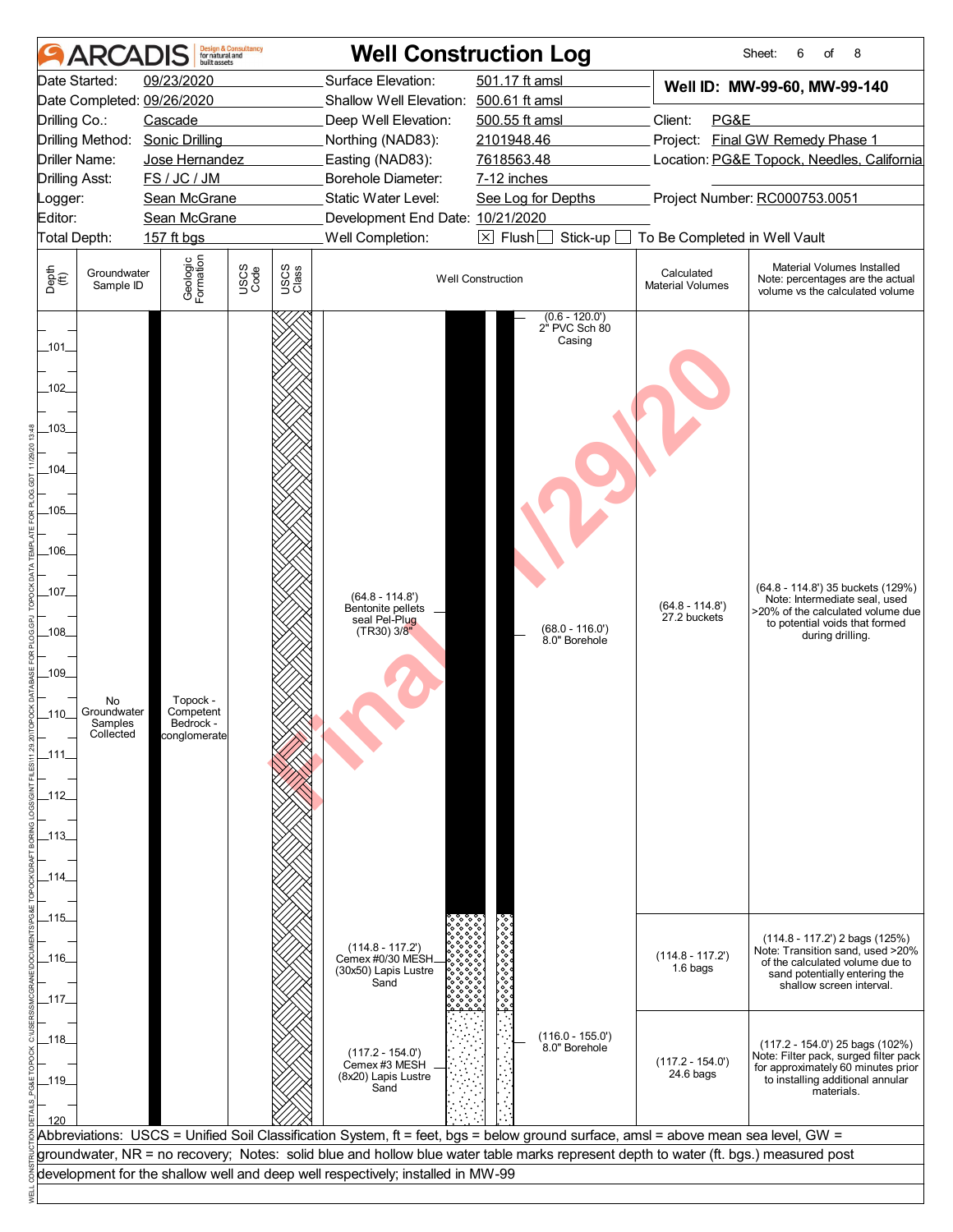| 501.17 ft amsl<br>09/23/2020<br>Surface Elevation:<br>Date Started:<br>Well ID: MW-99-60, MW-99-140<br>Date Completed: 09/26/2020<br>Shallow Well Elevation: 500.61 ft amsl<br>Client:<br>PG&E<br>Drilling Co.:<br>Cascade<br>Deep Well Elevation:<br>500.55 ft amsl<br>Project: Final GW Remedy Phase 1<br>Drilling Method:<br><b>Sonic Drilling</b><br>2101948.46<br>Northing (NAD83):<br>7618563.48<br>Location: PG&E Topock, Needles, California<br>Driller Name:<br>Jose Hernandez<br>Easting (NAD83):<br>FS / JC / JM<br>Borehole Diameter:<br><b>Drilling Asst:</b><br>7-12 inches<br>Static Water Level:<br>Project Number: RC000753.0051<br>Sean McGrane<br>See Log for Depths<br>Logger:<br>Editor:<br>Development End Date: 10/21/2020<br>Sean McGrane<br>Total Depth:<br>Well Completion:<br>$\boxed{\times}$ Flush<br>To Be Completed in Well Vault<br>157 ft bgs<br>Stick-up<br>Geologic<br>Formation<br>USCS<br>Code<br>USCS<br>Class<br>Depth<br>$\bigoplus_{i=1}^{n}$<br>Calculated<br>Groundwater<br><b>Well Construction</b><br><b>Material Volumes</b><br>Sample ID<br>$(120.0 - 140.0')$<br>2" 0.02-Slot Sch 80<br>PVC Screen<br>$-121$<br>122<br>.123.<br>$-124$<br>$-125$<br>$-126$<br>$-127$<br>$-128$<br>$-129$<br>Topock -<br>No<br>$(117.2 - 154.0')$<br>$(116.0 - 155.0')$<br>Groundwater<br>Competent<br>$(117.2 - 154.0')$<br>$-130-$<br>Cemex #3 MESH<br>8.0" Borehole<br>Bedrock -<br>24.6 bags<br>Samples<br>(8x20) Lapis Lustre<br>Sand<br>Collected<br>conglomerate<br>materials.<br>$\_131$<br>$-132$<br>_133_<br>.134<br>_135_<br>_136_<br>_137_<br>138<br>$-139$<br>Abbreviations: USCS = Unified Soil Classification System, ft = feet, bgs = below ground surface, amsl = above mean sea level, GW =<br>groundwater, NR = no recovery; Notes: solid blue and hollow blue water table marks represent depth to water (ft. bgs.) measured post<br>development for the shallow well and deep well respectively; installed in MW-99 | <b>ARCAI</b> | built assets | <b>Design &amp; Consultancy</b><br>for natural and |  | <b>Well Construction Log</b> | 8<br>Sheet:<br>7<br>of                                                                                                                                 |
|-------------------------------------------------------------------------------------------------------------------------------------------------------------------------------------------------------------------------------------------------------------------------------------------------------------------------------------------------------------------------------------------------------------------------------------------------------------------------------------------------------------------------------------------------------------------------------------------------------------------------------------------------------------------------------------------------------------------------------------------------------------------------------------------------------------------------------------------------------------------------------------------------------------------------------------------------------------------------------------------------------------------------------------------------------------------------------------------------------------------------------------------------------------------------------------------------------------------------------------------------------------------------------------------------------------------------------------------------------------------------------------------------------------------------------------------------------------------------------------------------------------------------------------------------------------------------------------------------------------------------------------------------------------------------------------------------------------------------------------------------------------------------------------------------------------------------------------------------------------------------------------------------------------------------------------------------------------------------|--------------|--------------|----------------------------------------------------|--|------------------------------|--------------------------------------------------------------------------------------------------------------------------------------------------------|
|                                                                                                                                                                                                                                                                                                                                                                                                                                                                                                                                                                                                                                                                                                                                                                                                                                                                                                                                                                                                                                                                                                                                                                                                                                                                                                                                                                                                                                                                                                                                                                                                                                                                                                                                                                                                                                                                                                                                                                         |              |              |                                                    |  |                              |                                                                                                                                                        |
|                                                                                                                                                                                                                                                                                                                                                                                                                                                                                                                                                                                                                                                                                                                                                                                                                                                                                                                                                                                                                                                                                                                                                                                                                                                                                                                                                                                                                                                                                                                                                                                                                                                                                                                                                                                                                                                                                                                                                                         |              |              |                                                    |  |                              |                                                                                                                                                        |
|                                                                                                                                                                                                                                                                                                                                                                                                                                                                                                                                                                                                                                                                                                                                                                                                                                                                                                                                                                                                                                                                                                                                                                                                                                                                                                                                                                                                                                                                                                                                                                                                                                                                                                                                                                                                                                                                                                                                                                         |              |              |                                                    |  |                              | Material Volumes Installed<br>Note: percentages are the actual<br>volume vs the calculated volume                                                      |
|                                                                                                                                                                                                                                                                                                                                                                                                                                                                                                                                                                                                                                                                                                                                                                                                                                                                                                                                                                                                                                                                                                                                                                                                                                                                                                                                                                                                                                                                                                                                                                                                                                                                                                                                                                                                                                                                                                                                                                         |              |              |                                                    |  |                              | $(117.2 - 154.0')$ 25 bags $(102%)$<br>Note: Filter pack, surged filter pack<br>for approximately 60 minutes prior<br>to installing additional annular |
|                                                                                                                                                                                                                                                                                                                                                                                                                                                                                                                                                                                                                                                                                                                                                                                                                                                                                                                                                                                                                                                                                                                                                                                                                                                                                                                                                                                                                                                                                                                                                                                                                                                                                                                                                                                                                                                                                                                                                                         |              |              |                                                    |  |                              |                                                                                                                                                        |
|                                                                                                                                                                                                                                                                                                                                                                                                                                                                                                                                                                                                                                                                                                                                                                                                                                                                                                                                                                                                                                                                                                                                                                                                                                                                                                                                                                                                                                                                                                                                                                                                                                                                                                                                                                                                                                                                                                                                                                         |              |              |                                                    |  |                              |                                                                                                                                                        |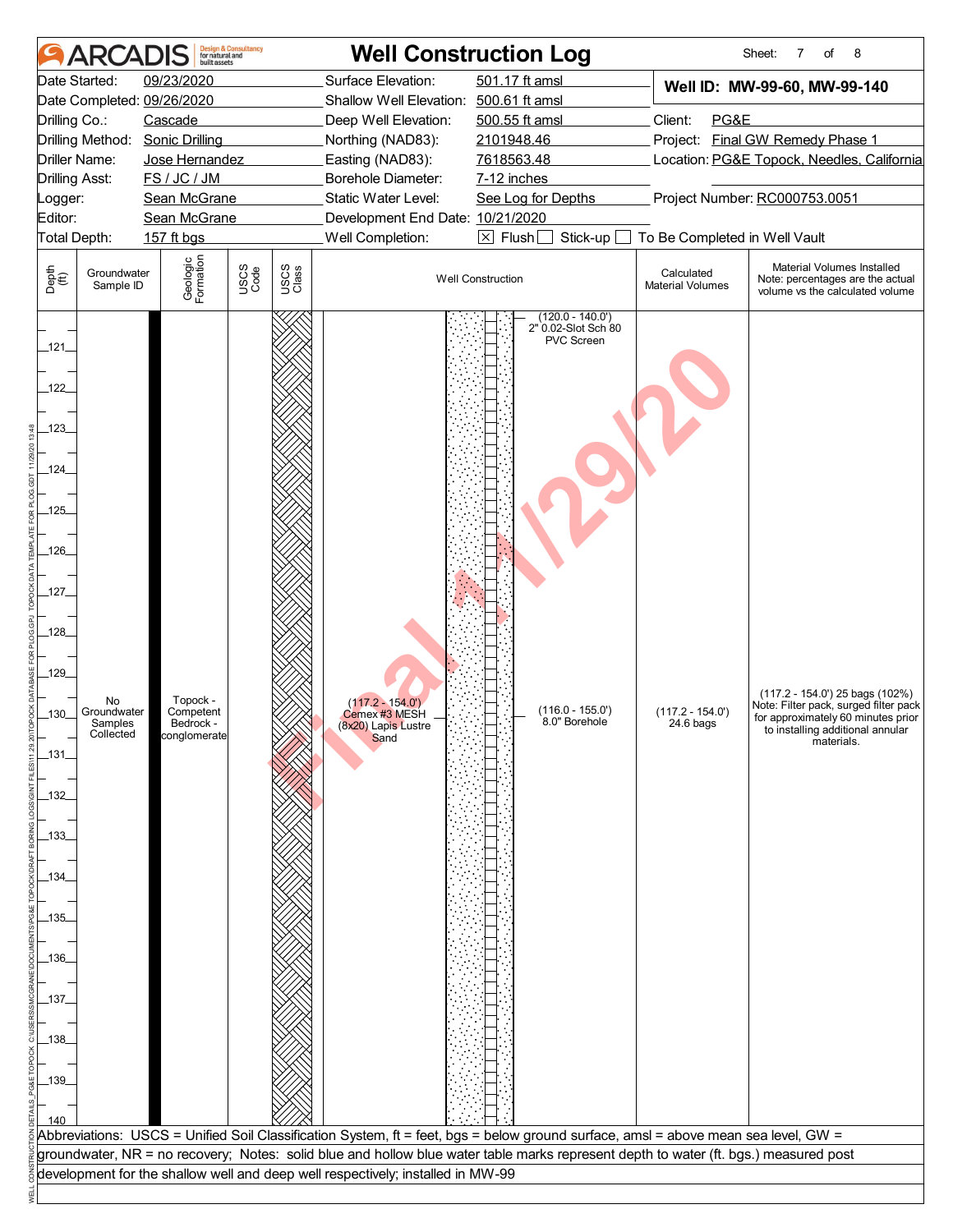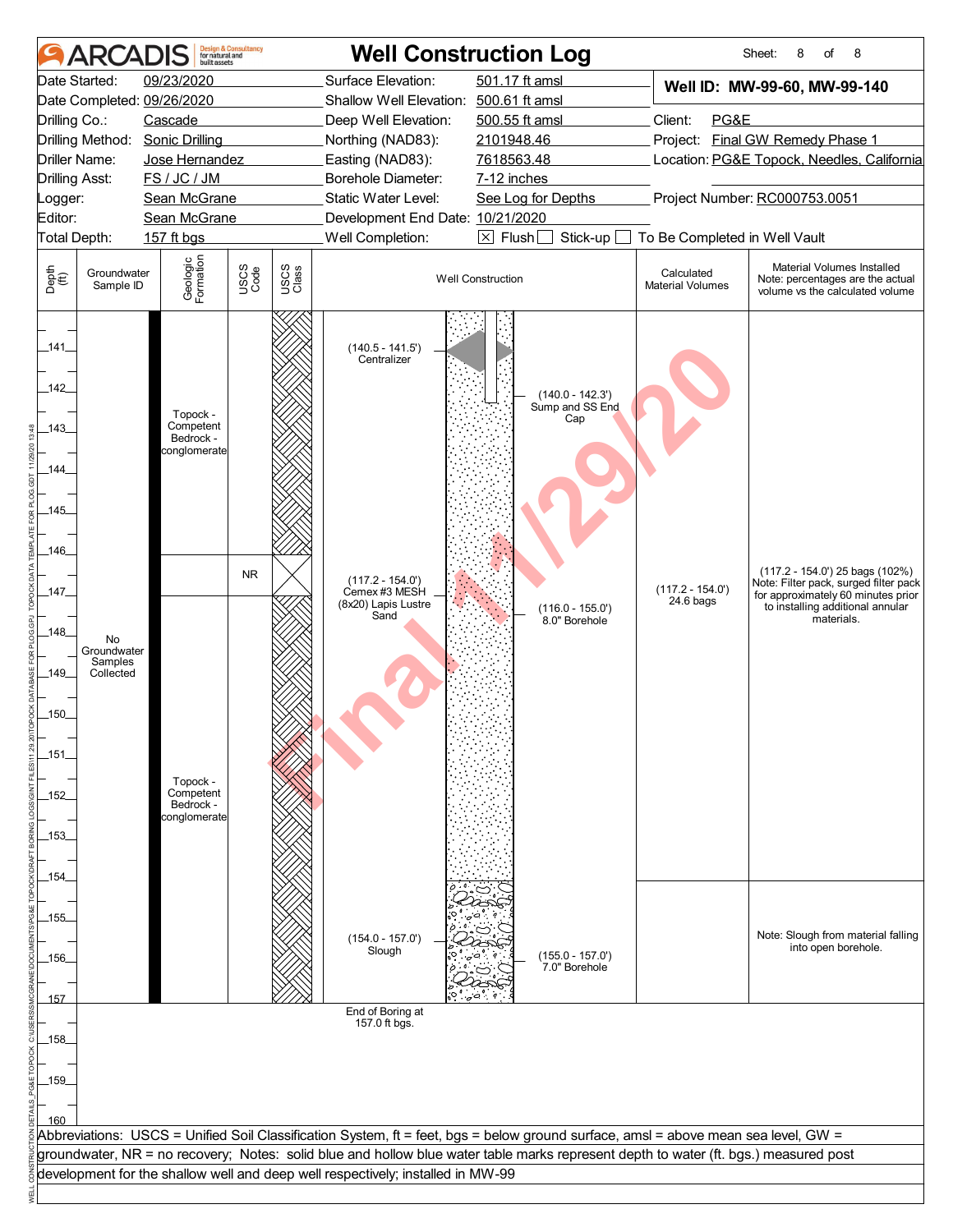|                          |                      |                                  | <b>Design &amp; Consultancy</b><br>for natural and<br>huilt assets |                                 |                                          |               | <b>Boring Log</b>                                                                                                                                                                                                                                                                                                                           | Sheet:                          | οf                                                               | 8                     |
|--------------------------|----------------------|----------------------------------|--------------------------------------------------------------------|---------------------------------|------------------------------------------|---------------|---------------------------------------------------------------------------------------------------------------------------------------------------------------------------------------------------------------------------------------------------------------------------------------------------------------------------------------------|---------------------------------|------------------------------------------------------------------|-----------------------|
|                          | Date Started:        | 09/09/2020                       |                                                                    |                                 | Surface Elevation:                       |               | 501.17 ft amsl                                                                                                                                                                                                                                                                                                                              | Boring No.: MW-99               |                                                                  |                       |
|                          |                      | Date Completed: 09/25/2020       |                                                                    |                                 | Northing (NAD83):                        |               | 2101948.46                                                                                                                                                                                                                                                                                                                                  |                                 |                                                                  |                       |
| Drilling Co.:            |                      | Cascade                          |                                                                    |                                 | Easting (NAD83):                         |               | 7618563.48                                                                                                                                                                                                                                                                                                                                  | Client:<br>PG&E                 |                                                                  |                       |
| Drilling Method:         |                      | Sonic Drilling                   |                                                                    |                                 | <b>Total Depth:</b>                      |               | 157 ft bgs                                                                                                                                                                                                                                                                                                                                  | Project:                        | Final GW Remedy Phase 1                                          |                       |
| Drill Rig Type:          |                      |                                  | Boart Longyear Trackmount_ Borehole Diameter:                      |                                 |                                          |               | 7-12 inches                                                                                                                                                                                                                                                                                                                                 | Location: PG&E Topock, Needles, |                                                                  |                       |
|                          | <b>Driller Name:</b> |                                  | Jose Hernandez                                                     |                                 |                                          |               | Depth to First Water: 48.6 ft bgs                                                                                                                                                                                                                                                                                                           | California                      |                                                                  |                       |
| <b>Drilling Asst:</b>    |                      | FS / JC / JM                     |                                                                    |                                 | Sampling Method:                         |               | 7 in x 10 ft Core Barrel                                                                                                                                                                                                                                                                                                                    | Project Number: RC000753.0051   |                                                                  |                       |
| Logger:<br>Editor:       |                      |                                  | J. Latham / S. McGrane<br>Sean McGrane                             |                                 | Sampling Interval:<br>Converted to Well: |               | Continuous<br>$\boxtimes$ Yes<br>No                                                                                                                                                                                                                                                                                                         |                                 |                                                                  |                       |
|                          |                      |                                  |                                                                    |                                 |                                          |               |                                                                                                                                                                                                                                                                                                                                             |                                 |                                                                  |                       |
| Depth<br>(ft)            | Recovery<br>(in)     | Sieve<br>Sample ID               | Groundwater<br>Sample ID                                           | Geologic<br>Formation           | USCS<br>Code                             | USCS<br>Class | Soil Description                                                                                                                                                                                                                                                                                                                            |                                 | <b>Drilling Notes</b>                                            | <b>Drilling Fluid</b> |
| $1$ .                    |                      |                                  |                                                                    | Topock - Fill                   | <b>SM</b>                                |               | (0.0 - 1.0') Topock - Fill; Silty sand with gravel (SM); brown (7.5YR<br>5/4); very fine grained to very coarse grained, subangular to<br>subround; little granules to very large pebbles, subangular to<br>subround; little silt; coarser clasts composed of metadiorite; moist                                                            |                                 | $(0.0 - 16.0')$<br>Soft drilling,<br>$12.5$ ft<br>recovery, soil |                       |
| $\overline{2}$<br>3<br>5 |                      |                                  |                                                                    | Topock - Fill                   | <b>SP</b>                                |               | to wet<br>(1.0 - 5.5') Topock - Fill; Poorly graded sand (SP); dark yellowish<br>brown (10YR 4/4); very fine grained to fine grained, subangular to<br>subround; trace silt; moist                                                                                                                                                          |                                 | fell out of core<br>barrel.                                      |                       |
| 6                        |                      |                                  |                                                                    | Topock - Fill                   | SW                                       |               | (5.5 - 8.0') Topock - Fill; Well graded sand with gravel (SW); dark<br>yellowish brown (10YR 4/6); very fine grained to very coarse<br>grained, angular to subround; little granules to very large pebbles,<br>angular to subround; coarser clasts composed of metadiorite;<br>trace mica; moist                                            |                                 |                                                                  |                       |
| 8<br>9<br>.10.           | 150                  | No Sieve<br>Samples<br>Collected | No.<br>Groundwater<br>Samples                                      | Topock -                        |                                          |               | (8.0 - 12.5') Topock - Fluvial Deposits; Well graded sand with<br>gravel (SW); yellowish brown (10YR 5/6); very fine grained to very<br>coarse grained, angular to subround; some granules to very large<br>pebbles, subangular to subround; trace clay; some coarser clasts<br>composed of mixed lithology; dry to moist<br>$(9')$ ; moist |                                 |                                                                  |                       |
|                          |                      |                                  | Collected                                                          | Fluvial<br><b>Deposits</b>      | <b>SW</b>                                |               |                                                                                                                                                                                                                                                                                                                                             |                                 |                                                                  |                       |
| .11                      | 48                   |                                  |                                                                    |                                 |                                          |               | (11'); dry to moist                                                                                                                                                                                                                                                                                                                         |                                 |                                                                  |                       |
| .12.                     |                      |                                  |                                                                    |                                 |                                          |               | (12') dark yellowish brown (10YR 4/4); moist                                                                                                                                                                                                                                                                                                |                                 |                                                                  |                       |
| 13.                      |                      |                                  |                                                                    |                                 |                                          |               | $(12.5 - 16.0)$ No recovery (NR); see drilling notes                                                                                                                                                                                                                                                                                        |                                 |                                                                  |                       |
| 14                       |                      |                                  |                                                                    |                                 | <b>NR</b>                                |               |                                                                                                                                                                                                                                                                                                                                             |                                 |                                                                  |                       |
| .15.                     |                      |                                  |                                                                    |                                 |                                          |               |                                                                                                                                                                                                                                                                                                                                             |                                 |                                                                  |                       |
| .16.                     |                      |                                  |                                                                    | Topock -                        |                                          |               | (16.0 - 17.0') Topock - Fluvial Deposits; Silty sand with gravel                                                                                                                                                                                                                                                                            |                                 | $(16.0 - 22.0)$                                                  |                       |
| 17                       |                      |                                  |                                                                    | Fluvial<br>Deposits             | <b>SM</b>                                |               | (SM); dark yellowish brown (10YR 4/4); very fine grained to very<br>coarse grained, subangular to subround; some granules to very<br>large pebbles, subangular to subround; little silt; coarser clasts                                                                                                                                     |                                 | Soft drilling                                                    |                       |
| 18 <sub>1</sub>          | 120                  |                                  |                                                                    | Topock -<br>Fluvial<br>Deposits | SW                                       |               | composed of mixed lithology; moist to wet<br>(17.0 - 18.0') Topock - Fluvial Deposits; Well graded sand with<br>gravel (SW); dark yellowish brown (10YR 4/4); very fine grained to                                                                                                                                                          |                                 |                                                                  |                       |
| .19                      |                      |                                  |                                                                    | Topock -<br>Fluvial<br>Deposits | SW                                       |               | very coarse grained, subround to round; and granules to very large<br>pebbles, subangular to round; trace small cobbles, subangular;<br>coarser clasts composed of mixed lithology; dry<br>(18.0 - 19.5') Topock - Fluvial Deposits; Well graded sand (SW);<br>dark yellowish brown (10YR 4/4); very fine grained to very coarse            |                                 |                                                                  |                       |
|                          |                      |                                  |                                                                    |                                 | SW                                       |               | grained, subround to round; little granules to medium pebbles,                                                                                                                                                                                                                                                                              |                                 |                                                                  |                       |
|                          |                      |                                  |                                                                    |                                 |                                          |               | Abbreviations: USCS = Unified Soil Classification System, ft = feet, bgs = below ground surface, amsl = above mean sea level, GW =                                                                                                                                                                                                          |                                 |                                                                  |                       |
|                          |                      |                                  |                                                                    |                                 |                                          |               | groundwater, NR = no recovery; RQD = Rock Quality Designation; Notes: blue water table symbol represents depth to water was measured                                                                                                                                                                                                        |                                 |                                                                  |                       |
|                          |                      |                                  |                                                                    |                                 |                                          |               | during drilling after drilling water was removed by bailing and allowed to stabilize over night; apparent partial recoveries can be the result of potential                                                                                                                                                                                 |                                 |                                                                  |                       |
|                          |                      |                                  |                                                                    |                                 |                                          |               | compaction of sediments in the core bag; wells MW-99-60, MW-99-140 installed in borehole                                                                                                                                                                                                                                                    |                                 |                                                                  |                       |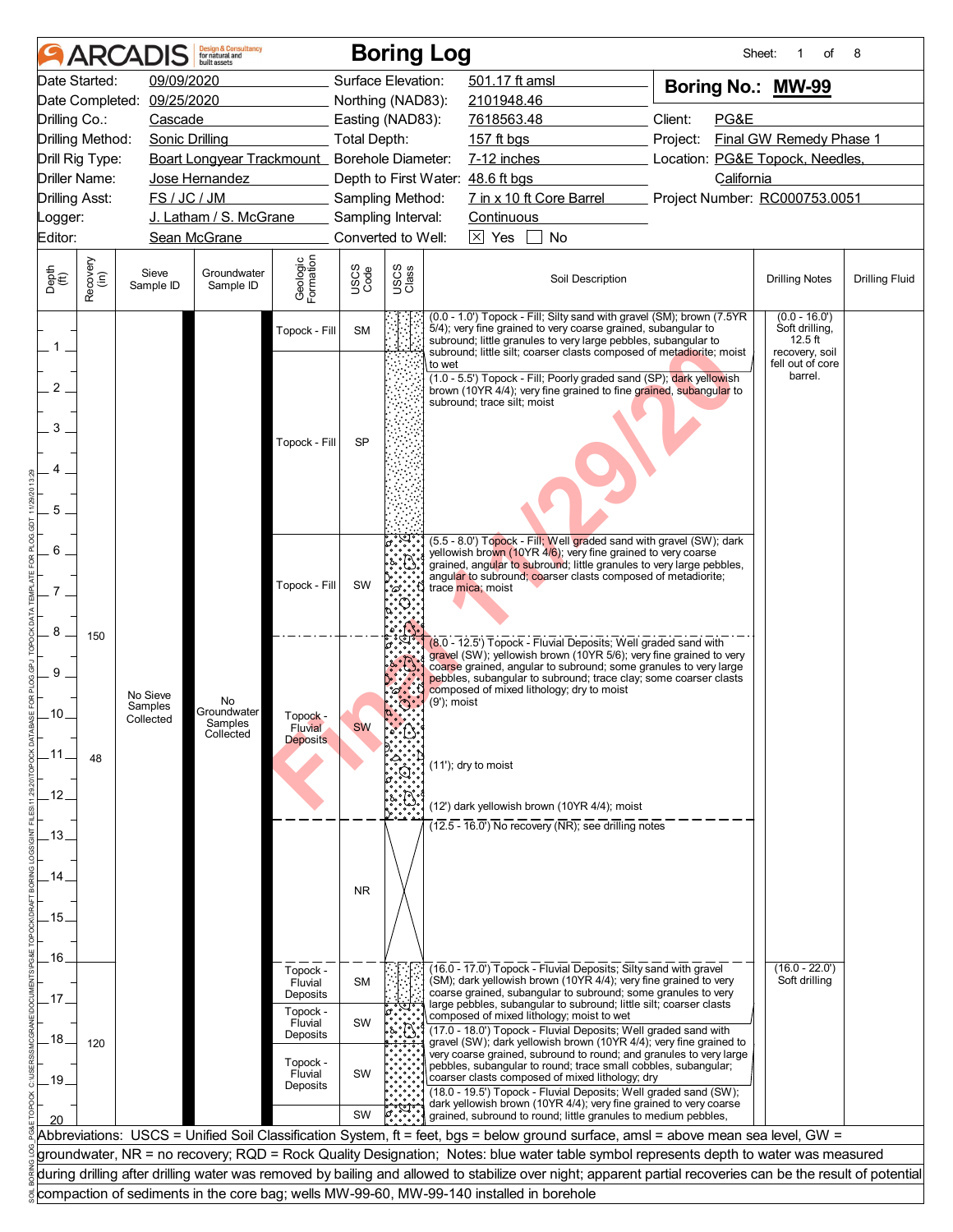| Date Started:<br>09/09/2020<br>Surface Elevation:<br>501.17 ft amsl<br>Boring No.: MW-99<br>Date Completed: 09/25/2020<br>Northing (NAD83):<br>2101948.46<br>Client:<br>PG&E<br>Drilling Co.:<br>Cascade<br>Easting (NAD83):<br>7618563.48<br>Final GW Remedy Phase 1<br>Drilling Method:<br>Sonic Drilling<br>Total Depth:<br>157 ft bgs<br>Project:<br>Boart Longyear Trackmount_ Borehole Diameter:<br>7-12 inches<br>Location: PG&E Topock, Needles,<br>Drill Rig Type:<br><b>Driller Name:</b><br>Jose Hernandez<br>Depth to First Water: 48.6 ft bgs<br>California<br>7 in x 10 ft Core Barrel<br>FS / JC / JM<br>Project Number: RC000753.0051<br><b>Drilling Asst:</b><br>Sampling Method:<br>J. Latham / S. McGrane<br>Sampling Interval:<br>Continuous<br>Logger:<br>Editor:<br>Converted to Well:<br>$\boxtimes$ Yes<br>$\lceil$ $\lceil$<br>Sean McGrane<br>No<br>Geologic<br>Formation<br>Recovery<br>(in)<br>USCS<br>Code<br>USCS<br>Class<br>Depth<br>(ft)<br>Sieve<br>Groundwater<br>Soil Description<br><b>Drilling Notes</b><br>Sample ID<br>Sample ID<br>subangular to round; coarser clasts composed of mixed lithology;<br>moist<br>(19.5 - 26.0') Topock - Fluvial Deposits; Well graded sand with<br>$21_{-}$<br>gravel (SW); dark yellowish brown (10YR 4/4); very fine grained to<br>'ద్<br>very coarse grained, subround to round; and small to very large<br>pebbles, subangular to subround; trace small to large cobbles,<br>22 <sub>1</sub><br>angular to subangular; trace silt; coarser clasts composed of<br>$(22.0 - 26.0')$<br>mixed lithology; moist<br>Rough drilling<br>(21'); dry to moist<br>Topock -<br>(22'); moist<br>.23.<br>SW<br>Fluvial<br>120<br>Deposits<br>24.<br>25.<br>26.<br>$(26.0 - 30.0')$<br>(26.0 - 28.5') Topock - Fluvial Deposits; Well graded sand with silt<br>Normal Drilling<br>and gravel (SW-SM); dark yellowish brown (10YR 4/4); very fine<br>grained to very coarse grained, subangular to round; and granules<br>27.<br>Topock -<br>to very large pebbles, subangular to round; little silt; coarser clasts<br>SW-SM<br>Fluvial<br>composed of mixed lithology; moist<br>Deposits<br>28.<br>(28.5 - 32.0') Topock - Fluvial Deposits; Poorly graded sand with<br>29.<br>gravel (SP); very dark grayish brown (10YR 3/2); coarse grained to<br>very coarse grained, angular to subround; and granules to very<br>No Sieve<br>large pebbles, subangular to subround; coarser clasts composed<br>No.<br>Samples<br>of mixed lithology; dry to moist<br>Groundwater<br>O.<br>30<br>Topock -<br>Collected<br>Samples<br>$(30.0 - 46.0')$<br><b>SP</b><br>Fluvial<br>Collected<br>Very rough<br><b>Deposits</b><br>drilling, very<br>$-31$<br>120<br>tight, used<br>water to<br>O.<br>dislodge drill<br>32.<br>rod. Core from<br>(32.0 - 33.0') Topock - Fluvial Deposits; Silty sand with gravel<br>36 to 46 ft bgs<br>Topock -<br>(SM); light olive brown (2.5Y 5/4); very fine grained to very coarse<br>hot from rough<br>Fluvial<br><b>SM</b><br>grained, subround; some silt; little granules to large pebbles,<br>drilling.<br>Deposits<br>33.<br>subangular to subround; coarser clasts composed of mixed<br>Topock -<br><b>SP</b><br>lithology; dry<br>Fluvial<br>(33.0 - 33.5') Topock - Fluvial Deposits; Poorly graded sand with<br>Deposits<br>34<br>gravel (SP), very dark grayish brown (10YR 3/2), coarse grained to<br>Topock -<br><b>SM</b><br>very coarse grained, angular to subround; and granules to very<br>Fluvial<br>large pebbles, subangular to subround; coarser clasts composed<br>Deposits<br>of mixed lithology; dry to moist<br>35.<br>Topock -<br>(33.5 - 35.0') Topock - Fluvial Deposits; Silty sand with gravel<br>SW<br>Fluvial<br>(SM); light olive brown (2.5Y 5/4); very fine grained to very coarse<br>Deposits<br>grained, subangular to subround; some granules to very large<br>36.<br>GW<br>Topock -<br>pebbles, subangular to round; little silt; trace small cobbles,<br>Fluvial<br>subround; trace clay; coarser clasts composed of mixed lithology;<br>Deposits<br>dry<br>SC<br>Topock -<br>37<br>(35.0 - 35.5') Topock - Fluvial Deposits; Well graded sand (SW);<br>Fluvial<br>dark yellowish brown (10YR 4/4); fine grained to very coarse<br>Deposits<br>grained, subangular to subround; trace granules to very large<br>pebbles, subangular to round; coarser clasts composed of mixed<br>38.<br>120<br>Topock -<br>lithology; moist<br>Competent<br>(35.5 - 36.5') Topock - Fluvial Deposits; Well graded gravel (GW);<br>Bedrock -<br>very dark grayish green (GLEY1 3/2); boulder composed of basalt<br>39<br>conglomerate<br>(36.5 - 37.0') Topock - Fluvial Deposits; Clayey sand with gravel<br>(SC); yellowish brown (10YR 5/6); very fine grained to very coarse<br>grained, angular to round; no plasticity; some granules to very<br>Abbreviations: USCS = Unified Soil Classification System, ft = feet, bgs = below ground surface, amsl = above mean sea level, GW =<br>groundwater, NR = no recovery; RQD = Rock Quality Designation; Notes: blue water table symbol represents depth to water was measured<br>during drilling after drilling water was removed by bailing and allowed to stabilize over night; apparent partial recoveries can be the result of potential | <b>ARCAI</b> | <b>Design &amp; Consultancy</b><br>for natural and<br>huilt assets |  | <b>Boring Log</b> |  |  | Sheet: | 2<br>of | 8                                                                 |
|------------------------------------------------------------------------------------------------------------------------------------------------------------------------------------------------------------------------------------------------------------------------------------------------------------------------------------------------------------------------------------------------------------------------------------------------------------------------------------------------------------------------------------------------------------------------------------------------------------------------------------------------------------------------------------------------------------------------------------------------------------------------------------------------------------------------------------------------------------------------------------------------------------------------------------------------------------------------------------------------------------------------------------------------------------------------------------------------------------------------------------------------------------------------------------------------------------------------------------------------------------------------------------------------------------------------------------------------------------------------------------------------------------------------------------------------------------------------------------------------------------------------------------------------------------------------------------------------------------------------------------------------------------------------------------------------------------------------------------------------------------------------------------------------------------------------------------------------------------------------------------------------------------------------------------------------------------------------------------------------------------------------------------------------------------------------------------------------------------------------------------------------------------------------------------------------------------------------------------------------------------------------------------------------------------------------------------------------------------------------------------------------------------------------------------------------------------------------------------------------------------------------------------------------------------------------------------------------------------------------------------------------------------------------------------------------------------------------------------------------------------------------------------------------------------------------------------------------------------------------------------------------------------------------------------------------------------------------------------------------------------------------------------------------------------------------------------------------------------------------------------------------------------------------------------------------------------------------------------------------------------------------------------------------------------------------------------------------------------------------------------------------------------------------------------------------------------------------------------------------------------------------------------------------------------------------------------------------------------------------------------------------------------------------------------------------------------------------------------------------------------------------------------------------------------------------------------------------------------------------------------------------------------------------------------------------------------------------------------------------------------------------------------------------------------------------------------------------------------------------------------------------------------------------------------------------------------------------------------------------------------------------------------------------------------------------------------------------------------------------------------------------------------------------------------------------------------------------------------------------------------------------------------------------------------------------------------------------------------------------------------------------------------------------------------------------------------------------------------------------------------------------------------------------------------------------------------------------------------------------------------------------------------------------------------------------------------------------------------------------------------------------------------------------------------------------------------------------------------------------------------------------------------------------------------------------------------------------------------------------------------------------------------------------------------------|--------------|--------------------------------------------------------------------|--|-------------------|--|--|--------|---------|-------------------------------------------------------------------|
|                                                                                                                                                                                                                                                                                                                                                                                                                                                                                                                                                                                                                                                                                                                                                                                                                                                                                                                                                                                                                                                                                                                                                                                                                                                                                                                                                                                                                                                                                                                                                                                                                                                                                                                                                                                                                                                                                                                                                                                                                                                                                                                                                                                                                                                                                                                                                                                                                                                                                                                                                                                                                                                                                                                                                                                                                                                                                                                                                                                                                                                                                                                                                                                                                                                                                                                                                                                                                                                                                                                                                                                                                                                                                                                                                                                                                                                                                                                                                                                                                                                                                                                                                                                                                                                                                                                                                                                                                                                                                                                                                                                                                                                                                                                                                                                                                                                                                                                                                                                                                                                                                                                                                                                                                                                                                                                  |              |                                                                    |  |                   |  |  |        |         |                                                                   |
|                                                                                                                                                                                                                                                                                                                                                                                                                                                                                                                                                                                                                                                                                                                                                                                                                                                                                                                                                                                                                                                                                                                                                                                                                                                                                                                                                                                                                                                                                                                                                                                                                                                                                                                                                                                                                                                                                                                                                                                                                                                                                                                                                                                                                                                                                                                                                                                                                                                                                                                                                                                                                                                                                                                                                                                                                                                                                                                                                                                                                                                                                                                                                                                                                                                                                                                                                                                                                                                                                                                                                                                                                                                                                                                                                                                                                                                                                                                                                                                                                                                                                                                                                                                                                                                                                                                                                                                                                                                                                                                                                                                                                                                                                                                                                                                                                                                                                                                                                                                                                                                                                                                                                                                                                                                                                                                  |              |                                                                    |  |                   |  |  |        |         |                                                                   |
|                                                                                                                                                                                                                                                                                                                                                                                                                                                                                                                                                                                                                                                                                                                                                                                                                                                                                                                                                                                                                                                                                                                                                                                                                                                                                                                                                                                                                                                                                                                                                                                                                                                                                                                                                                                                                                                                                                                                                                                                                                                                                                                                                                                                                                                                                                                                                                                                                                                                                                                                                                                                                                                                                                                                                                                                                                                                                                                                                                                                                                                                                                                                                                                                                                                                                                                                                                                                                                                                                                                                                                                                                                                                                                                                                                                                                                                                                                                                                                                                                                                                                                                                                                                                                                                                                                                                                                                                                                                                                                                                                                                                                                                                                                                                                                                                                                                                                                                                                                                                                                                                                                                                                                                                                                                                                                                  |              |                                                                    |  |                   |  |  |        |         |                                                                   |
|                                                                                                                                                                                                                                                                                                                                                                                                                                                                                                                                                                                                                                                                                                                                                                                                                                                                                                                                                                                                                                                                                                                                                                                                                                                                                                                                                                                                                                                                                                                                                                                                                                                                                                                                                                                                                                                                                                                                                                                                                                                                                                                                                                                                                                                                                                                                                                                                                                                                                                                                                                                                                                                                                                                                                                                                                                                                                                                                                                                                                                                                                                                                                                                                                                                                                                                                                                                                                                                                                                                                                                                                                                                                                                                                                                                                                                                                                                                                                                                                                                                                                                                                                                                                                                                                                                                                                                                                                                                                                                                                                                                                                                                                                                                                                                                                                                                                                                                                                                                                                                                                                                                                                                                                                                                                                                                  |              |                                                                    |  |                   |  |  |        |         |                                                                   |
|                                                                                                                                                                                                                                                                                                                                                                                                                                                                                                                                                                                                                                                                                                                                                                                                                                                                                                                                                                                                                                                                                                                                                                                                                                                                                                                                                                                                                                                                                                                                                                                                                                                                                                                                                                                                                                                                                                                                                                                                                                                                                                                                                                                                                                                                                                                                                                                                                                                                                                                                                                                                                                                                                                                                                                                                                                                                                                                                                                                                                                                                                                                                                                                                                                                                                                                                                                                                                                                                                                                                                                                                                                                                                                                                                                                                                                                                                                                                                                                                                                                                                                                                                                                                                                                                                                                                                                                                                                                                                                                                                                                                                                                                                                                                                                                                                                                                                                                                                                                                                                                                                                                                                                                                                                                                                                                  |              |                                                                    |  |                   |  |  |        |         |                                                                   |
|                                                                                                                                                                                                                                                                                                                                                                                                                                                                                                                                                                                                                                                                                                                                                                                                                                                                                                                                                                                                                                                                                                                                                                                                                                                                                                                                                                                                                                                                                                                                                                                                                                                                                                                                                                                                                                                                                                                                                                                                                                                                                                                                                                                                                                                                                                                                                                                                                                                                                                                                                                                                                                                                                                                                                                                                                                                                                                                                                                                                                                                                                                                                                                                                                                                                                                                                                                                                                                                                                                                                                                                                                                                                                                                                                                                                                                                                                                                                                                                                                                                                                                                                                                                                                                                                                                                                                                                                                                                                                                                                                                                                                                                                                                                                                                                                                                                                                                                                                                                                                                                                                                                                                                                                                                                                                                                  |              |                                                                    |  |                   |  |  |        |         |                                                                   |
|                                                                                                                                                                                                                                                                                                                                                                                                                                                                                                                                                                                                                                                                                                                                                                                                                                                                                                                                                                                                                                                                                                                                                                                                                                                                                                                                                                                                                                                                                                                                                                                                                                                                                                                                                                                                                                                                                                                                                                                                                                                                                                                                                                                                                                                                                                                                                                                                                                                                                                                                                                                                                                                                                                                                                                                                                                                                                                                                                                                                                                                                                                                                                                                                                                                                                                                                                                                                                                                                                                                                                                                                                                                                                                                                                                                                                                                                                                                                                                                                                                                                                                                                                                                                                                                                                                                                                                                                                                                                                                                                                                                                                                                                                                                                                                                                                                                                                                                                                                                                                                                                                                                                                                                                                                                                                                                  |              |                                                                    |  |                   |  |  |        |         |                                                                   |
|                                                                                                                                                                                                                                                                                                                                                                                                                                                                                                                                                                                                                                                                                                                                                                                                                                                                                                                                                                                                                                                                                                                                                                                                                                                                                                                                                                                                                                                                                                                                                                                                                                                                                                                                                                                                                                                                                                                                                                                                                                                                                                                                                                                                                                                                                                                                                                                                                                                                                                                                                                                                                                                                                                                                                                                                                                                                                                                                                                                                                                                                                                                                                                                                                                                                                                                                                                                                                                                                                                                                                                                                                                                                                                                                                                                                                                                                                                                                                                                                                                                                                                                                                                                                                                                                                                                                                                                                                                                                                                                                                                                                                                                                                                                                                                                                                                                                                                                                                                                                                                                                                                                                                                                                                                                                                                                  |              |                                                                    |  |                   |  |  |        |         |                                                                   |
|                                                                                                                                                                                                                                                                                                                                                                                                                                                                                                                                                                                                                                                                                                                                                                                                                                                                                                                                                                                                                                                                                                                                                                                                                                                                                                                                                                                                                                                                                                                                                                                                                                                                                                                                                                                                                                                                                                                                                                                                                                                                                                                                                                                                                                                                                                                                                                                                                                                                                                                                                                                                                                                                                                                                                                                                                                                                                                                                                                                                                                                                                                                                                                                                                                                                                                                                                                                                                                                                                                                                                                                                                                                                                                                                                                                                                                                                                                                                                                                                                                                                                                                                                                                                                                                                                                                                                                                                                                                                                                                                                                                                                                                                                                                                                                                                                                                                                                                                                                                                                                                                                                                                                                                                                                                                                                                  |              |                                                                    |  |                   |  |  |        |         |                                                                   |
|                                                                                                                                                                                                                                                                                                                                                                                                                                                                                                                                                                                                                                                                                                                                                                                                                                                                                                                                                                                                                                                                                                                                                                                                                                                                                                                                                                                                                                                                                                                                                                                                                                                                                                                                                                                                                                                                                                                                                                                                                                                                                                                                                                                                                                                                                                                                                                                                                                                                                                                                                                                                                                                                                                                                                                                                                                                                                                                                                                                                                                                                                                                                                                                                                                                                                                                                                                                                                                                                                                                                                                                                                                                                                                                                                                                                                                                                                                                                                                                                                                                                                                                                                                                                                                                                                                                                                                                                                                                                                                                                                                                                                                                                                                                                                                                                                                                                                                                                                                                                                                                                                                                                                                                                                                                                                                                  |              |                                                                    |  |                   |  |  |        |         | <b>Drilling Fluid</b>                                             |
|                                                                                                                                                                                                                                                                                                                                                                                                                                                                                                                                                                                                                                                                                                                                                                                                                                                                                                                                                                                                                                                                                                                                                                                                                                                                                                                                                                                                                                                                                                                                                                                                                                                                                                                                                                                                                                                                                                                                                                                                                                                                                                                                                                                                                                                                                                                                                                                                                                                                                                                                                                                                                                                                                                                                                                                                                                                                                                                                                                                                                                                                                                                                                                                                                                                                                                                                                                                                                                                                                                                                                                                                                                                                                                                                                                                                                                                                                                                                                                                                                                                                                                                                                                                                                                                                                                                                                                                                                                                                                                                                                                                                                                                                                                                                                                                                                                                                                                                                                                                                                                                                                                                                                                                                                                                                                                                  |              |                                                                    |  |                   |  |  |        |         |                                                                   |
|                                                                                                                                                                                                                                                                                                                                                                                                                                                                                                                                                                                                                                                                                                                                                                                                                                                                                                                                                                                                                                                                                                                                                                                                                                                                                                                                                                                                                                                                                                                                                                                                                                                                                                                                                                                                                                                                                                                                                                                                                                                                                                                                                                                                                                                                                                                                                                                                                                                                                                                                                                                                                                                                                                                                                                                                                                                                                                                                                                                                                                                                                                                                                                                                                                                                                                                                                                                                                                                                                                                                                                                                                                                                                                                                                                                                                                                                                                                                                                                                                                                                                                                                                                                                                                                                                                                                                                                                                                                                                                                                                                                                                                                                                                                                                                                                                                                                                                                                                                                                                                                                                                                                                                                                                                                                                                                  |              |                                                                    |  |                   |  |  |        |         |                                                                   |
|                                                                                                                                                                                                                                                                                                                                                                                                                                                                                                                                                                                                                                                                                                                                                                                                                                                                                                                                                                                                                                                                                                                                                                                                                                                                                                                                                                                                                                                                                                                                                                                                                                                                                                                                                                                                                                                                                                                                                                                                                                                                                                                                                                                                                                                                                                                                                                                                                                                                                                                                                                                                                                                                                                                                                                                                                                                                                                                                                                                                                                                                                                                                                                                                                                                                                                                                                                                                                                                                                                                                                                                                                                                                                                                                                                                                                                                                                                                                                                                                                                                                                                                                                                                                                                                                                                                                                                                                                                                                                                                                                                                                                                                                                                                                                                                                                                                                                                                                                                                                                                                                                                                                                                                                                                                                                                                  |              |                                                                    |  |                   |  |  |        |         |                                                                   |
|                                                                                                                                                                                                                                                                                                                                                                                                                                                                                                                                                                                                                                                                                                                                                                                                                                                                                                                                                                                                                                                                                                                                                                                                                                                                                                                                                                                                                                                                                                                                                                                                                                                                                                                                                                                                                                                                                                                                                                                                                                                                                                                                                                                                                                                                                                                                                                                                                                                                                                                                                                                                                                                                                                                                                                                                                                                                                                                                                                                                                                                                                                                                                                                                                                                                                                                                                                                                                                                                                                                                                                                                                                                                                                                                                                                                                                                                                                                                                                                                                                                                                                                                                                                                                                                                                                                                                                                                                                                                                                                                                                                                                                                                                                                                                                                                                                                                                                                                                                                                                                                                                                                                                                                                                                                                                                                  |              |                                                                    |  |                   |  |  |        |         |                                                                   |
|                                                                                                                                                                                                                                                                                                                                                                                                                                                                                                                                                                                                                                                                                                                                                                                                                                                                                                                                                                                                                                                                                                                                                                                                                                                                                                                                                                                                                                                                                                                                                                                                                                                                                                                                                                                                                                                                                                                                                                                                                                                                                                                                                                                                                                                                                                                                                                                                                                                                                                                                                                                                                                                                                                                                                                                                                                                                                                                                                                                                                                                                                                                                                                                                                                                                                                                                                                                                                                                                                                                                                                                                                                                                                                                                                                                                                                                                                                                                                                                                                                                                                                                                                                                                                                                                                                                                                                                                                                                                                                                                                                                                                                                                                                                                                                                                                                                                                                                                                                                                                                                                                                                                                                                                                                                                                                                  |              |                                                                    |  |                   |  |  |        |         |                                                                   |
|                                                                                                                                                                                                                                                                                                                                                                                                                                                                                                                                                                                                                                                                                                                                                                                                                                                                                                                                                                                                                                                                                                                                                                                                                                                                                                                                                                                                                                                                                                                                                                                                                                                                                                                                                                                                                                                                                                                                                                                                                                                                                                                                                                                                                                                                                                                                                                                                                                                                                                                                                                                                                                                                                                                                                                                                                                                                                                                                                                                                                                                                                                                                                                                                                                                                                                                                                                                                                                                                                                                                                                                                                                                                                                                                                                                                                                                                                                                                                                                                                                                                                                                                                                                                                                                                                                                                                                                                                                                                                                                                                                                                                                                                                                                                                                                                                                                                                                                                                                                                                                                                                                                                                                                                                                                                                                                  |              |                                                                    |  |                   |  |  |        |         |                                                                   |
|                                                                                                                                                                                                                                                                                                                                                                                                                                                                                                                                                                                                                                                                                                                                                                                                                                                                                                                                                                                                                                                                                                                                                                                                                                                                                                                                                                                                                                                                                                                                                                                                                                                                                                                                                                                                                                                                                                                                                                                                                                                                                                                                                                                                                                                                                                                                                                                                                                                                                                                                                                                                                                                                                                                                                                                                                                                                                                                                                                                                                                                                                                                                                                                                                                                                                                                                                                                                                                                                                                                                                                                                                                                                                                                                                                                                                                                                                                                                                                                                                                                                                                                                                                                                                                                                                                                                                                                                                                                                                                                                                                                                                                                                                                                                                                                                                                                                                                                                                                                                                                                                                                                                                                                                                                                                                                                  |              |                                                                    |  |                   |  |  |        |         |                                                                   |
|                                                                                                                                                                                                                                                                                                                                                                                                                                                                                                                                                                                                                                                                                                                                                                                                                                                                                                                                                                                                                                                                                                                                                                                                                                                                                                                                                                                                                                                                                                                                                                                                                                                                                                                                                                                                                                                                                                                                                                                                                                                                                                                                                                                                                                                                                                                                                                                                                                                                                                                                                                                                                                                                                                                                                                                                                                                                                                                                                                                                                                                                                                                                                                                                                                                                                                                                                                                                                                                                                                                                                                                                                                                                                                                                                                                                                                                                                                                                                                                                                                                                                                                                                                                                                                                                                                                                                                                                                                                                                                                                                                                                                                                                                                                                                                                                                                                                                                                                                                                                                                                                                                                                                                                                                                                                                                                  |              |                                                                    |  |                   |  |  |        |         | $(36.0 - 46.0')$                                                  |
|                                                                                                                                                                                                                                                                                                                                                                                                                                                                                                                                                                                                                                                                                                                                                                                                                                                                                                                                                                                                                                                                                                                                                                                                                                                                                                                                                                                                                                                                                                                                                                                                                                                                                                                                                                                                                                                                                                                                                                                                                                                                                                                                                                                                                                                                                                                                                                                                                                                                                                                                                                                                                                                                                                                                                                                                                                                                                                                                                                                                                                                                                                                                                                                                                                                                                                                                                                                                                                                                                                                                                                                                                                                                                                                                                                                                                                                                                                                                                                                                                                                                                                                                                                                                                                                                                                                                                                                                                                                                                                                                                                                                                                                                                                                                                                                                                                                                                                                                                                                                                                                                                                                                                                                                                                                                                                                  |              |                                                                    |  |                   |  |  |        |         | 200 gallons of<br>water used; 20                                  |
|                                                                                                                                                                                                                                                                                                                                                                                                                                                                                                                                                                                                                                                                                                                                                                                                                                                                                                                                                                                                                                                                                                                                                                                                                                                                                                                                                                                                                                                                                                                                                                                                                                                                                                                                                                                                                                                                                                                                                                                                                                                                                                                                                                                                                                                                                                                                                                                                                                                                                                                                                                                                                                                                                                                                                                                                                                                                                                                                                                                                                                                                                                                                                                                                                                                                                                                                                                                                                                                                                                                                                                                                                                                                                                                                                                                                                                                                                                                                                                                                                                                                                                                                                                                                                                                                                                                                                                                                                                                                                                                                                                                                                                                                                                                                                                                                                                                                                                                                                                                                                                                                                                                                                                                                                                                                                                                  |              |                                                                    |  |                   |  |  |        |         | gallons of<br>water<br>recovered; 180<br>gallons of<br>water lost |
|                                                                                                                                                                                                                                                                                                                                                                                                                                                                                                                                                                                                                                                                                                                                                                                                                                                                                                                                                                                                                                                                                                                                                                                                                                                                                                                                                                                                                                                                                                                                                                                                                                                                                                                                                                                                                                                                                                                                                                                                                                                                                                                                                                                                                                                                                                                                                                                                                                                                                                                                                                                                                                                                                                                                                                                                                                                                                                                                                                                                                                                                                                                                                                                                                                                                                                                                                                                                                                                                                                                                                                                                                                                                                                                                                                                                                                                                                                                                                                                                                                                                                                                                                                                                                                                                                                                                                                                                                                                                                                                                                                                                                                                                                                                                                                                                                                                                                                                                                                                                                                                                                                                                                                                                                                                                                                                  |              |                                                                    |  |                   |  |  |        |         |                                                                   |
|                                                                                                                                                                                                                                                                                                                                                                                                                                                                                                                                                                                                                                                                                                                                                                                                                                                                                                                                                                                                                                                                                                                                                                                                                                                                                                                                                                                                                                                                                                                                                                                                                                                                                                                                                                                                                                                                                                                                                                                                                                                                                                                                                                                                                                                                                                                                                                                                                                                                                                                                                                                                                                                                                                                                                                                                                                                                                                                                                                                                                                                                                                                                                                                                                                                                                                                                                                                                                                                                                                                                                                                                                                                                                                                                                                                                                                                                                                                                                                                                                                                                                                                                                                                                                                                                                                                                                                                                                                                                                                                                                                                                                                                                                                                                                                                                                                                                                                                                                                                                                                                                                                                                                                                                                                                                                                                  |              |                                                                    |  |                   |  |  |        |         |                                                                   |
|                                                                                                                                                                                                                                                                                                                                                                                                                                                                                                                                                                                                                                                                                                                                                                                                                                                                                                                                                                                                                                                                                                                                                                                                                                                                                                                                                                                                                                                                                                                                                                                                                                                                                                                                                                                                                                                                                                                                                                                                                                                                                                                                                                                                                                                                                                                                                                                                                                                                                                                                                                                                                                                                                                                                                                                                                                                                                                                                                                                                                                                                                                                                                                                                                                                                                                                                                                                                                                                                                                                                                                                                                                                                                                                                                                                                                                                                                                                                                                                                                                                                                                                                                                                                                                                                                                                                                                                                                                                                                                                                                                                                                                                                                                                                                                                                                                                                                                                                                                                                                                                                                                                                                                                                                                                                                                                  |              |                                                                    |  |                   |  |  |        |         |                                                                   |
| compaction of sediments in the core bag; wells MW-99-60, MW-99-140 installed in borehole                                                                                                                                                                                                                                                                                                                                                                                                                                                                                                                                                                                                                                                                                                                                                                                                                                                                                                                                                                                                                                                                                                                                                                                                                                                                                                                                                                                                                                                                                                                                                                                                                                                                                                                                                                                                                                                                                                                                                                                                                                                                                                                                                                                                                                                                                                                                                                                                                                                                                                                                                                                                                                                                                                                                                                                                                                                                                                                                                                                                                                                                                                                                                                                                                                                                                                                                                                                                                                                                                                                                                                                                                                                                                                                                                                                                                                                                                                                                                                                                                                                                                                                                                                                                                                                                                                                                                                                                                                                                                                                                                                                                                                                                                                                                                                                                                                                                                                                                                                                                                                                                                                                                                                                                                         |              |                                                                    |  |                   |  |  |        |         |                                                                   |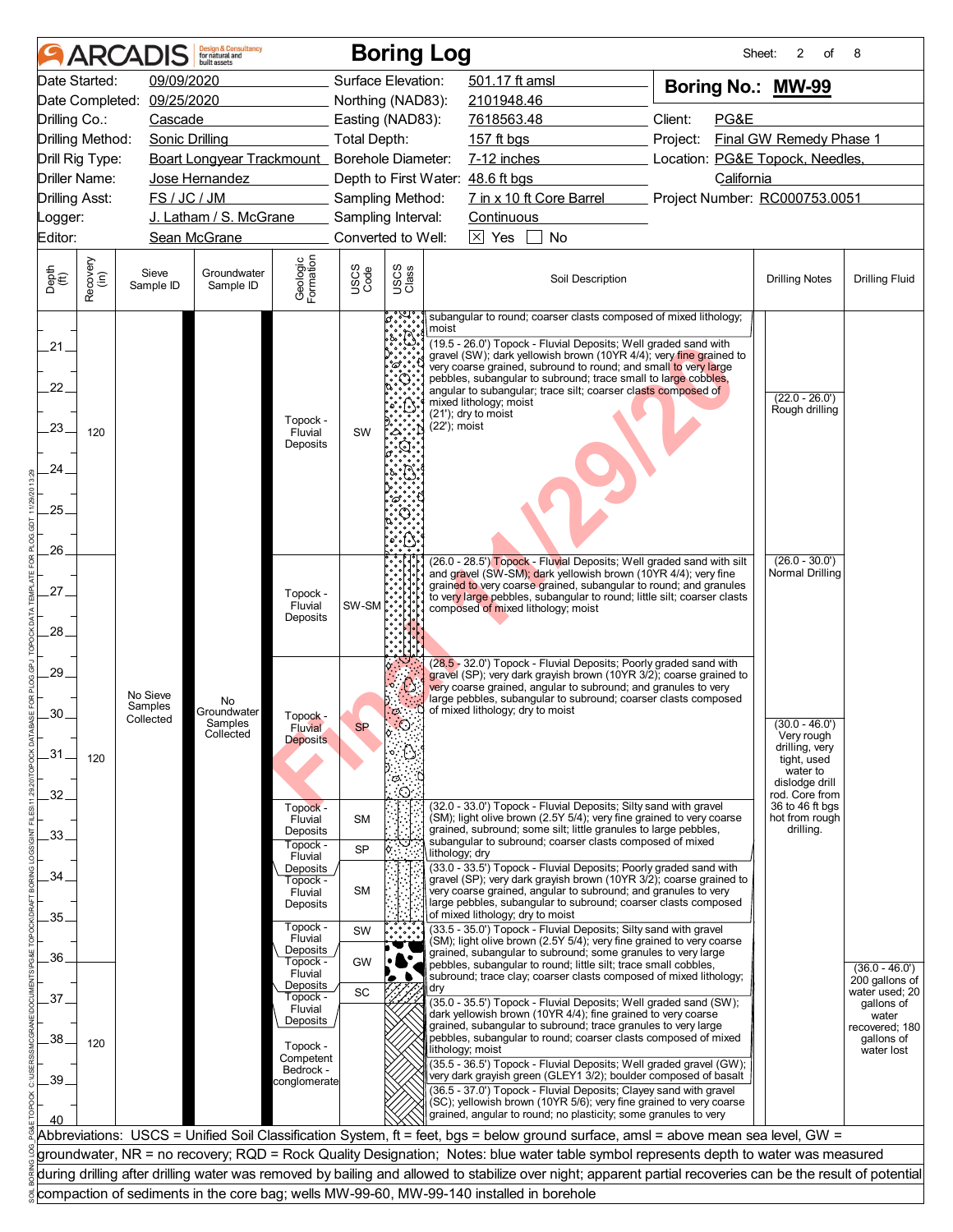|                                                                          |                       | <b>ARCADIS</b>                   | <b>Design &amp; Consultancy</b><br>for natural and<br>huilt assets                       |                                                    |                    | <b>Boring Log</b> |                                                                                                                                                                                                                                                                                                                                                                                                                                                                                                                                                                                                                                                                                                                                                                                                                                                                                             |                          |          | Sheet:     | 3<br>of                                                                                                                                                                                                     | 8                                                                                                                                                                                                       |
|--------------------------------------------------------------------------|-----------------------|----------------------------------|------------------------------------------------------------------------------------------|----------------------------------------------------|--------------------|-------------------|---------------------------------------------------------------------------------------------------------------------------------------------------------------------------------------------------------------------------------------------------------------------------------------------------------------------------------------------------------------------------------------------------------------------------------------------------------------------------------------------------------------------------------------------------------------------------------------------------------------------------------------------------------------------------------------------------------------------------------------------------------------------------------------------------------------------------------------------------------------------------------------------|--------------------------|----------|------------|-------------------------------------------------------------------------------------------------------------------------------------------------------------------------------------------------------------|---------------------------------------------------------------------------------------------------------------------------------------------------------------------------------------------------------|
|                                                                          | Date Started:         | 09/09/2020                       |                                                                                          |                                                    | Surface Elevation: |                   | 501.17 ft amsl                                                                                                                                                                                                                                                                                                                                                                                                                                                                                                                                                                                                                                                                                                                                                                                                                                                                              |                          |          |            | Boring No.: MW-99                                                                                                                                                                                           |                                                                                                                                                                                                         |
|                                                                          |                       | Date Completed: 09/25/2020       |                                                                                          |                                                    | Northing (NAD83):  |                   | 2101948.46                                                                                                                                                                                                                                                                                                                                                                                                                                                                                                                                                                                                                                                                                                                                                                                                                                                                                  |                          |          |            |                                                                                                                                                                                                             |                                                                                                                                                                                                         |
| Drilling Co.:                                                            |                       | Cascade                          |                                                                                          |                                                    | Easting (NAD83):   |                   | 7618563.48                                                                                                                                                                                                                                                                                                                                                                                                                                                                                                                                                                                                                                                                                                                                                                                                                                                                                  |                          | Client:  | PG&E       |                                                                                                                                                                                                             |                                                                                                                                                                                                         |
|                                                                          | Drilling Method:      | Sonic Drilling                   |                                                                                          |                                                    | Total Depth:       |                   | 157 ft bgs                                                                                                                                                                                                                                                                                                                                                                                                                                                                                                                                                                                                                                                                                                                                                                                                                                                                                  |                          | Project: |            | Final GW Remedy Phase 1                                                                                                                                                                                     |                                                                                                                                                                                                         |
| Driller Name:                                                            | Drill Rig Type:       |                                  | Boart Longyear Trackmount_ Borehole Diameter:<br>Jose Hernandez                          |                                                    |                    |                   | 7-12 inches<br>Depth to First Water: 48.6 ft bgs                                                                                                                                                                                                                                                                                                                                                                                                                                                                                                                                                                                                                                                                                                                                                                                                                                            |                          |          | California | Location: PG&E Topock, Needles,                                                                                                                                                                             |                                                                                                                                                                                                         |
| <b>Drilling Asst:</b>                                                    |                       | FS / JC / JM                     |                                                                                          |                                                    | Sampling Method:   |                   |                                                                                                                                                                                                                                                                                                                                                                                                                                                                                                                                                                                                                                                                                                                                                                                                                                                                                             | 7 in x 10 ft Core Barrel |          |            | Project Number: RC000753.0051                                                                                                                                                                               |                                                                                                                                                                                                         |
| _ogger:                                                                  |                       |                                  | J. Latham / S. McGrane                                                                   |                                                    | Sampling Interval: |                   | Continuous                                                                                                                                                                                                                                                                                                                                                                                                                                                                                                                                                                                                                                                                                                                                                                                                                                                                                  |                          |          |            |                                                                                                                                                                                                             |                                                                                                                                                                                                         |
| Editor:                                                                  |                       |                                  | Sean McGrane                                                                             |                                                    | Converted to Well: |                   | $\boxtimes$ Yes                                                                                                                                                                                                                                                                                                                                                                                                                                                                                                                                                                                                                                                                                                                                                                                                                                                                             | No                       |          |            |                                                                                                                                                                                                             |                                                                                                                                                                                                         |
|                                                                          |                       |                                  |                                                                                          |                                                    |                    |                   |                                                                                                                                                                                                                                                                                                                                                                                                                                                                                                                                                                                                                                                                                                                                                                                                                                                                                             |                          |          |            |                                                                                                                                                                                                             |                                                                                                                                                                                                         |
| Depth<br>$\widetilde{f(t)}$                                              | Recovery<br>(in)      | Sieve<br>Sample ID               | Groundwater<br>Sample ID                                                                 | Geologic<br>Formation                              | USCS<br>Code       | USCS<br>Class     |                                                                                                                                                                                                                                                                                                                                                                                                                                                                                                                                                                                                                                                                                                                                                                                                                                                                                             | Soil Description         |          |            | <b>Drilling Notes</b>                                                                                                                                                                                       | <b>Drilling Fluid</b>                                                                                                                                                                                   |
| .41.<br>42.<br>.43.<br>44<br>45<br>46.<br>.47.<br>48<br>.49<br>50<br>.51 | 120<br>24<br>24<br>24 | No Sieve<br>Samples<br>Collected | No<br>Groundwater<br>Samples<br>Collected                                                | Topock -<br>Competent<br>Bedrock -<br>conglomerate |                    |                   | large pebbles, angular to round; coarser clasts composed of<br>mixed lithology; dry; 25,55,0,20<br>(37.0 - 60.0') Topock - Competent Bedrock - conglomerate (37.0 -<br>46.0'); RQD 4.6%; 2.5YR 5/6; moderately weathered; very fine<br>grained to very coarse grained; medium; iron oxide staining; dry,<br>friable, pulverized by drilling<br>(43.0 - 46.0'); highly weathered; iron oxide staining<br>(46.0 - 48.0'); RQD 0%; 2.5YR 5/6; highly weathered; very fine<br>grained to very coarse grained; iron oxide staining; friable,<br>pulverized by drilling<br>(48.0 - 50.0'); RQD 0%; 2.5YR 5/6; highly weathered; very fine<br>grained to very coarse grained; iron oxide staining; friable,<br>pulverized by drilling<br>(50.0 - 52.0'); RQD 0%; 2.5YR 5/6; highly weathered; very fine<br>grained to very coarse grained; iron oxide staining; friable,<br>pulverized by drilling |                          |          |            | $(46.0 - 52.0')$<br>Very rough<br>drilling, core<br>barrel became<br>stuck at<br>approximately<br>52 ft bgs, used<br>water to<br>dislodge.                                                                  | $(46.0 - 52.0')$<br>200 gallons of<br>water used; 0<br>gallons of<br>water<br>recovered; 200<br>qallons of<br>water lost                                                                                |
| .52.<br>.53.<br>54.<br>55.                                               | 48                    |                                  |                                                                                          |                                                    |                    |                   | (52.0 - 56.0'); RQD 0%; 2.5YR 5/6; highly weathered; very fine<br>grained to very coarse grained; iron oxide staining; friable,<br>pulverized by drilling                                                                                                                                                                                                                                                                                                                                                                                                                                                                                                                                                                                                                                                                                                                                   |                          |          |            | $(52.0 - 56.0')$<br>Very rough<br>drilling                                                                                                                                                                  | $(52.0 - 58.0')$<br>670 gallons of<br>water used; 95<br>gallons of<br>water<br>recovered; 575<br>gallons of<br>water lost                                                                               |
| 56.<br>57<br>58<br>.59                                                   | 48                    |                                  |                                                                                          |                                                    |                    |                   | (56.0 - 60.0'); RQD 52%; 2.5YR 5/6; highly weathered; very fine<br>grained to very coarse grained; iron oxide staining; friable,<br>pulverized by drilling, 5 to 10 inch sections of solid rock core                                                                                                                                                                                                                                                                                                                                                                                                                                                                                                                                                                                                                                                                                        |                          |          |            | $(56.0 - 66.0')$<br>Very rough<br>drilling,<br>recovered 5 ft<br>and bottom<br>foot of the core<br>sample was<br>washed out<br>slough.<br>$(58.0 - 68.0')$<br>Advancing 10<br>inch casing<br>difficult crew | $(56.0 - 66.0')$<br>670 gallons of<br>water used; 95<br>gallons of<br>water<br>recovered; 575<br>gallons of<br>water lost<br>$(58.0 - 66.0')$<br>820 gallons of<br>water used; 0<br>gallons of<br>water |
|                                                                          |                       |                                  |                                                                                          |                                                    |                    |                   |                                                                                                                                                                                                                                                                                                                                                                                                                                                                                                                                                                                                                                                                                                                                                                                                                                                                                             |                          |          |            | Abbreviations: USCS = Unified Soil Classification System, ft = feet, bgs = below ground surface, amsl = above mean sea level, GW =                                                                          |                                                                                                                                                                                                         |
|                                                                          |                       |                                  |                                                                                          |                                                    |                    |                   |                                                                                                                                                                                                                                                                                                                                                                                                                                                                                                                                                                                                                                                                                                                                                                                                                                                                                             |                          |          |            | groundwater, NR = no recovery; RQD = Rock Quality Designation; Notes: blue water table symbol represents depth to water was measured                                                                        |                                                                                                                                                                                                         |
|                                                                          |                       |                                  |                                                                                          |                                                    |                    |                   |                                                                                                                                                                                                                                                                                                                                                                                                                                                                                                                                                                                                                                                                                                                                                                                                                                                                                             |                          |          |            |                                                                                                                                                                                                             | during drilling after drilling water was removed by bailing and allowed to stabilize over night; apparent partial recoveries can be the result of potential                                             |
|                                                                          |                       |                                  | compaction of sediments in the core bag; wells MW-99-60, MW-99-140 installed in borehole |                                                    |                    |                   |                                                                                                                                                                                                                                                                                                                                                                                                                                                                                                                                                                                                                                                                                                                                                                                                                                                                                             |                          |          |            |                                                                                                                                                                                                             |                                                                                                                                                                                                         |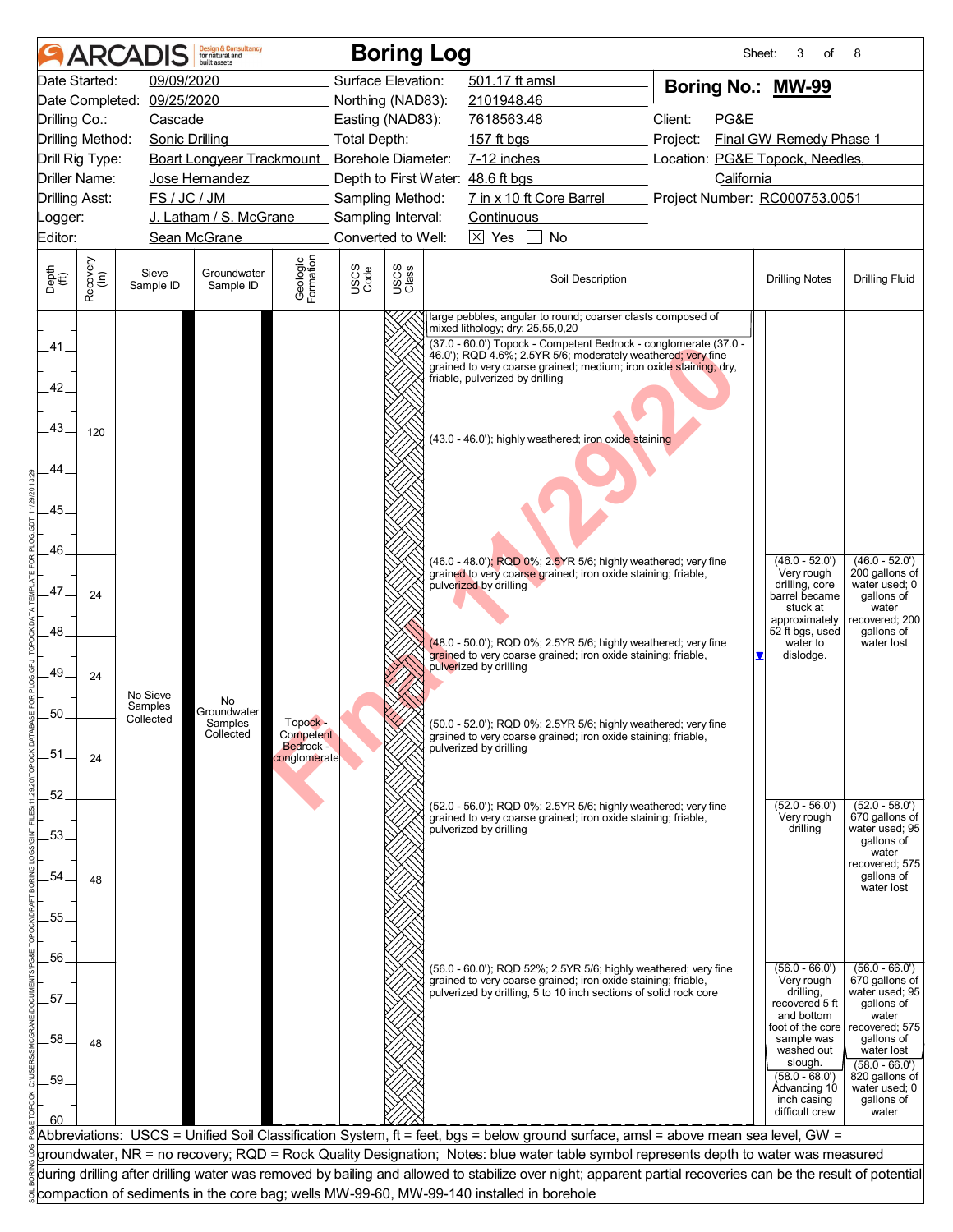|                                                                      |                                                                                                                                                                                                                                                                                                                                                                                                                                                                                                                                                                                                                                                                                                                                                                                                                                                                                                                | <b>ARCADIS</b>        | <b>Design &amp; Consultancy</b><br>for natural and<br>huilt assets |                       |                     | <b>Boring Log</b>  |                                                                                                                                                             | Sheet:                          | of<br>4                               | 8                     |  |  |  |
|----------------------------------------------------------------------|----------------------------------------------------------------------------------------------------------------------------------------------------------------------------------------------------------------------------------------------------------------------------------------------------------------------------------------------------------------------------------------------------------------------------------------------------------------------------------------------------------------------------------------------------------------------------------------------------------------------------------------------------------------------------------------------------------------------------------------------------------------------------------------------------------------------------------------------------------------------------------------------------------------|-----------------------|--------------------------------------------------------------------|-----------------------|---------------------|--------------------|-------------------------------------------------------------------------------------------------------------------------------------------------------------|---------------------------------|---------------------------------------|-----------------------|--|--|--|
|                                                                      | Date Started:                                                                                                                                                                                                                                                                                                                                                                                                                                                                                                                                                                                                                                                                                                                                                                                                                                                                                                  | 09/09/2020            |                                                                    |                       |                     | Surface Elevation: | 501.17 ft amsl                                                                                                                                              | Boring No.: MW-99               |                                       |                       |  |  |  |
| Date Completed:                                                      |                                                                                                                                                                                                                                                                                                                                                                                                                                                                                                                                                                                                                                                                                                                                                                                                                                                                                                                | 09/25/2020            |                                                                    |                       |                     | Northing (NAD83):  | 2101948.46                                                                                                                                                  |                                 |                                       |                       |  |  |  |
| Drilling Co.:                                                        |                                                                                                                                                                                                                                                                                                                                                                                                                                                                                                                                                                                                                                                                                                                                                                                                                                                                                                                | Cascade               |                                                                    |                       |                     | Easting (NAD83):   | 7618563.48                                                                                                                                                  | Client:<br>PG&E                 |                                       |                       |  |  |  |
| Drilling Method:                                                     |                                                                                                                                                                                                                                                                                                                                                                                                                                                                                                                                                                                                                                                                                                                                                                                                                                                                                                                | <b>Sonic Drilling</b> |                                                                    |                       | <b>Total Depth:</b> |                    | 157 ft bgs                                                                                                                                                  | Project:                        | Final GW Remedy Phase 1               |                       |  |  |  |
| Drill Rig Type:                                                      |                                                                                                                                                                                                                                                                                                                                                                                                                                                                                                                                                                                                                                                                                                                                                                                                                                                                                                                |                       | Boart Longyear Trackmount_ Borehole Diameter:                      |                       |                     |                    | 7-12 inches                                                                                                                                                 | Location: PG&E Topock, Needles, |                                       |                       |  |  |  |
| <b>Driller Name:</b>                                                 |                                                                                                                                                                                                                                                                                                                                                                                                                                                                                                                                                                                                                                                                                                                                                                                                                                                                                                                |                       | Jose Hernandez                                                     |                       |                     |                    | Depth to First Water: 48.6 ft bgs                                                                                                                           | California                      |                                       |                       |  |  |  |
| <b>Drilling Asst:</b>                                                |                                                                                                                                                                                                                                                                                                                                                                                                                                                                                                                                                                                                                                                                                                                                                                                                                                                                                                                | FS / JC / JM          |                                                                    |                       |                     | Sampling Method:   | 7 in x 10 ft Core Barrel                                                                                                                                    | Project Number: RC000753.0051   |                                       |                       |  |  |  |
| Logger:                                                              |                                                                                                                                                                                                                                                                                                                                                                                                                                                                                                                                                                                                                                                                                                                                                                                                                                                                                                                |                       | J. Latham / S. McGrane                                             |                       |                     | Sampling Interval: | Continuous                                                                                                                                                  |                                 |                                       |                       |  |  |  |
| Editor:                                                              |                                                                                                                                                                                                                                                                                                                                                                                                                                                                                                                                                                                                                                                                                                                                                                                                                                                                                                                |                       | Sean McGrane                                                       |                       |                     | Converted to Well: | $\boxtimes$ Yes<br>No                                                                                                                                       |                                 |                                       |                       |  |  |  |
| Depth<br>$\widetilde{f(t)}$                                          | Recovery<br>(in)                                                                                                                                                                                                                                                                                                                                                                                                                                                                                                                                                                                                                                                                                                                                                                                                                                                                                               | Sieve<br>Sample ID    | Groundwater<br>Sample ID                                           | Geologic<br>Formation | USCS<br>Code        | USCS<br>Class      | Soil Description                                                                                                                                            |                                 | <b>Drilling Notes</b>                 | <b>Drilling Fluid</b> |  |  |  |
| $-61$<br>62.<br>.63.<br>64<br>$-65.$<br>.66.<br>.67.<br>.68.<br>.69. | (60.0 - 66.0') No recovery (NR); see drilling notes<br>had to<br>recovered; 820<br>troubleshoot<br>qallons of<br>water lost<br>issues with rig.<br>48<br><b>NR</b><br>$(66.0 - 76.0')$<br>$(66.0 - 86.0')$<br>(66.0 - 70.0') Topock - Competent Bedrock - conglomerate;<br>700 gallons of<br>Very rough<br>RQD 39%; 2.5YR 5/6; highly weathered; very fine grained<br>drilling,<br>water used;<br>to very coarse grained; iron oxide staining; friable, pulverized by<br>600 gallons of<br>recovered 4 ft,<br>drilling, 4 to 10 inch sections of solid rock core<br>rest of the core<br>water<br>Topock -<br>recovered; 100<br>sample was<br>Competent<br>pulverized and<br>gallons of<br>Bedrock -<br>washed out.<br>water lost<br>conglomerate<br>No Sieve<br>No<br>Samples<br>Groundwater<br>-70.<br>Collected<br>$(70.0 - 86.0)$ No recovery (NR); see drilling notes<br>Samples<br>Collected<br>_71<br>48 |                       |                                                                    |                       |                     |                    |                                                                                                                                                             |                                 |                                       |                       |  |  |  |
| $-72.$<br>.73<br>74                                                  |                                                                                                                                                                                                                                                                                                                                                                                                                                                                                                                                                                                                                                                                                                                                                                                                                                                                                                                |                       |                                                                    |                       |                     |                    |                                                                                                                                                             |                                 |                                       |                       |  |  |  |
| .75<br>.76.                                                          |                                                                                                                                                                                                                                                                                                                                                                                                                                                                                                                                                                                                                                                                                                                                                                                                                                                                                                                |                       |                                                                    |                       | <b>NR</b>           |                    |                                                                                                                                                             |                                 | $(76.0 - 86.0')$                      |                       |  |  |  |
|                                                                      |                                                                                                                                                                                                                                                                                                                                                                                                                                                                                                                                                                                                                                                                                                                                                                                                                                                                                                                |                       |                                                                    |                       |                     |                    |                                                                                                                                                             |                                 | Very rough<br>drilling, no            |                       |  |  |  |
| 77<br>78<br>.79                                                      | $\Omega$                                                                                                                                                                                                                                                                                                                                                                                                                                                                                                                                                                                                                                                                                                                                                                                                                                                                                                       |                       |                                                                    |                       |                     |                    |                                                                                                                                                             |                                 | recovery, core<br>sample fell<br>out. |                       |  |  |  |
|                                                                      |                                                                                                                                                                                                                                                                                                                                                                                                                                                                                                                                                                                                                                                                                                                                                                                                                                                                                                                |                       |                                                                    |                       |                     |                    | Abbreviations: USCS = Unified Soil Classification System, ft = feet, bgs = below ground surface, amsl = above mean sea level, GW =                          |                                 |                                       |                       |  |  |  |
|                                                                      |                                                                                                                                                                                                                                                                                                                                                                                                                                                                                                                                                                                                                                                                                                                                                                                                                                                                                                                |                       |                                                                    |                       |                     |                    | groundwater, NR = no recovery; RQD = Rock Quality Designation; Notes: blue water table symbol represents depth to water was measured                        |                                 |                                       |                       |  |  |  |
|                                                                      |                                                                                                                                                                                                                                                                                                                                                                                                                                                                                                                                                                                                                                                                                                                                                                                                                                                                                                                |                       |                                                                    |                       |                     |                    | during drilling after drilling water was removed by bailing and allowed to stabilize over night; apparent partial recoveries can be the result of potential |                                 |                                       |                       |  |  |  |
|                                                                      |                                                                                                                                                                                                                                                                                                                                                                                                                                                                                                                                                                                                                                                                                                                                                                                                                                                                                                                |                       |                                                                    |                       |                     |                    | compaction of sediments in the core bag; wells MW-99-60, MW-99-140 installed in borehole                                                                    |                                 |                                       |                       |  |  |  |
|                                                                      |                                                                                                                                                                                                                                                                                                                                                                                                                                                                                                                                                                                                                                                                                                                                                                                                                                                                                                                |                       |                                                                    |                       |                     |                    |                                                                                                                                                             |                                 |                                       |                       |  |  |  |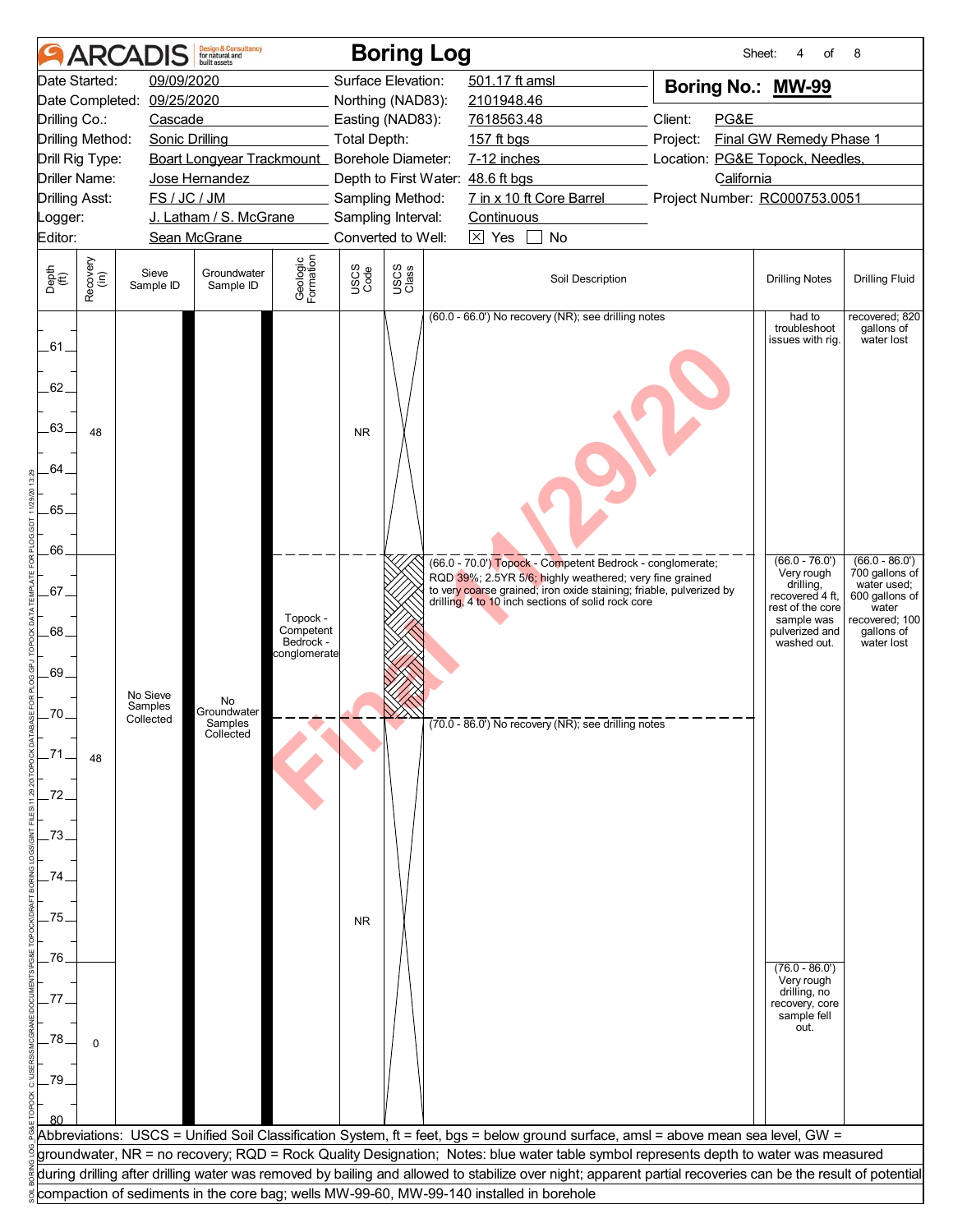|                                 |                         | <b>ARCADIS</b>             | <b>Design &amp; Consultancy</b><br>for natural and<br>huilt assets |                        |                    | <b>Boring Log</b> |                                                                                                                                                                       | Sheet:                          | of<br>5                             | 8                                         |
|---------------------------------|-------------------------|----------------------------|--------------------------------------------------------------------|------------------------|--------------------|-------------------|-----------------------------------------------------------------------------------------------------------------------------------------------------------------------|---------------------------------|-------------------------------------|-------------------------------------------|
|                                 | Date Started:           | 09/09/2020                 |                                                                    |                        | Surface Elevation: |                   | 501.17 ft amsl                                                                                                                                                        | Boring No.: MW-99               |                                     |                                           |
|                                 |                         | Date Completed: 09/25/2020 |                                                                    |                        | Northing (NAD83):  |                   | 2101948.46                                                                                                                                                            |                                 |                                     |                                           |
| Drilling Co.:                   |                         | Cascade                    |                                                                    |                        | Easting (NAD83):   |                   | 7618563.48                                                                                                                                                            | Client:<br>PG&E                 |                                     |                                           |
|                                 | <b>Drilling Method:</b> | <b>Sonic Drilling</b>      |                                                                    |                        | Total Depth:       |                   | 157 ft bgs                                                                                                                                                            | Project:                        | Final GW Remedy Phase 1             |                                           |
|                                 | Drill Rig Type:         |                            | Boart Longyear Trackmount_ Borehole Diameter:                      |                        |                    |                   | 7-12 inches                                                                                                                                                           | Location: PG&E Topock, Needles, |                                     |                                           |
|                                 | <b>Driller Name:</b>    |                            | Jose Hernandez                                                     |                        |                    |                   | Depth to First Water: 48.6 ft bgs                                                                                                                                     | California                      |                                     |                                           |
| <b>Drilling Asst:</b>           |                         | FS / JC / JM               |                                                                    |                        | Sampling Method:   |                   | 7 in x 10 ft Core Barrel                                                                                                                                              | Project Number: RC000753.0051   |                                     |                                           |
| Logger:                         |                         |                            | J. Latham / S. McGrane                                             |                        | Sampling Interval: |                   | Continuous                                                                                                                                                            |                                 |                                     |                                           |
| Editor:                         |                         |                            | Sean McGrane                                                       |                        | Converted to Well: |                   | $\boxtimes$ Yes<br><b>No</b>                                                                                                                                          |                                 |                                     |                                           |
| Depth<br>$\widetilde{f(t)}$     | Recovery<br>(in)        | Sieve<br>Sample ID         | Groundwater<br>Sample ID                                           | Geologic<br>Formation  | USCS<br>Code       | USCS<br>Class     | Soil Description                                                                                                                                                      |                                 | <b>Drilling Notes</b>               | <b>Drilling Fluid</b>                     |
| .81<br>82.<br>83.<br>84<br>.85. | $\Omega$                |                            |                                                                    |                        | <b>NR</b>          |                   |                                                                                                                                                                       |                                 |                                     |                                           |
| .86.                            | 12                      |                            |                                                                    |                        |                    |                   | (86.0 - 91.0') Topock - Competent Bedrock - conglomerate;<br>RQD 39%; 2.5YR 5/6; highly weathered; very fine grained                                                  |                                 | $(86.0 - 87.0')$<br>Very rough,     | $(86.0 - 96.0')$<br>950 gallons of        |
| .87.                            |                         |                            |                                                                    |                        |                    |                   | to very coarse grained; iron oxide staining; friable, pulverized by<br>drilling, 4 to 10 inch sections of solid rock core                                             |                                 | core barrel got<br>stuck. Switch    | water used;<br>600 gallons of             |
|                                 |                         |                            |                                                                    |                        |                    |                   | (87.0 - 91.0'); 2.5YR 4/6 with GLEY1 8/1; freshly to slightly                                                                                                         |                                 | from 10 inch<br>drill casing to     | water<br>recovered; 350                   |
| .88.                            |                         |                            |                                                                    | Topock -               |                    |                   | weathered; very fine grained to very coarse grained; medium;<br>massive; wet; iron oxide staining<br>(87.1 - 87.6'); freshly weathered; 0 degree mechanical fractures |                                 | 8 inch drill<br>casing.             | qallons of<br>water lost                  |
|                                 |                         |                            |                                                                    | Competent<br>Bedrock - |                    |                   | (88.0 - 91.0'); slightly weathered; iron oxide staining; 70 degree                                                                                                    |                                 | $(87.0 - 96.0')$<br>Very rough      |                                           |
| 89.                             |                         |                            |                                                                    | conglomerate           |                    |                   | fracture, clay on surface                                                                                                                                             |                                 | drilling,                           |                                           |
|                                 |                         | No Sieve<br>Samples        | No                                                                 |                        |                    |                   |                                                                                                                                                                       |                                 | recovered 4 ft.<br>rest of the core |                                           |
| .90.                            |                         | Collected                  | Groundwater<br>Samples                                             |                        |                    |                   |                                                                                                                                                                       |                                 | sample was<br>washed out            |                                           |
|                                 |                         |                            | Collected                                                          |                        |                    |                   |                                                                                                                                                                       |                                 |                                     |                                           |
| .91                             |                         |                            |                                                                    |                        |                    |                   | $(91.0 - 96.0)$ No recovery (NR); see drilling notes                                                                                                                  |                                 |                                     |                                           |
|                                 | 48                      |                            |                                                                    |                        |                    |                   |                                                                                                                                                                       |                                 |                                     |                                           |
| .92                             |                         |                            |                                                                    |                        |                    |                   |                                                                                                                                                                       |                                 |                                     |                                           |
|                                 |                         |                            |                                                                    |                        |                    |                   |                                                                                                                                                                       |                                 |                                     |                                           |
| .93.                            |                         |                            |                                                                    |                        |                    |                   |                                                                                                                                                                       |                                 |                                     |                                           |
| 94                              |                         |                            |                                                                    |                        | N <sub>R</sub>     |                   |                                                                                                                                                                       |                                 |                                     |                                           |
|                                 |                         |                            |                                                                    |                        |                    |                   |                                                                                                                                                                       |                                 |                                     |                                           |
| 95.                             |                         |                            |                                                                    |                        |                    |                   |                                                                                                                                                                       |                                 |                                     |                                           |
|                                 |                         |                            |                                                                    |                        |                    |                   |                                                                                                                                                                       |                                 |                                     |                                           |
| .96                             |                         |                            |                                                                    |                        |                    |                   |                                                                                                                                                                       |                                 |                                     |                                           |
|                                 |                         |                            |                                                                    |                        |                    |                   | (96.0 - 146.0') Topock - Competent Bedrock - conglomerate (96.0<br>- 106.0'); RQD 90%; 2.5YR 4/6 with GLEY1 8/1; freshly to slightly                                  |                                 | $(96.0 - 116.0')$<br>Drill rods     | $(96.0 - 116.0')$<br>1060 gallons         |
| 97                              |                         |                            |                                                                    |                        |                    |                   | weathered; extremely hard; very fine grained to very coarse                                                                                                           |                                 | chattering                          | of water used;                            |
|                                 |                         |                            |                                                                    | Topock -               |                    |                   | grained; medium; massive; wet<br>(96.2'); freshly weathered; 70 degree fracture, clay on surface<br>(96.7'); freshly weathered; 0 degree fracture, clay on surface    |                                 |                                     | 940 gallons of<br>water<br>recovered; 120 |
| .98                             | 120                     |                            |                                                                    | Competent<br>Bedrock - |                    |                   | (97.1'); freshly weathered; 0 degree fracture, clay on surface<br>(97.2 - 97.9'); slightly weathered; iron oxide staining; 60 degree                                  |                                 |                                     | gallons of<br>water lost                  |
|                                 |                         |                            |                                                                    | conglomerate           |                    |                   | fracture, clay on surface                                                                                                                                             |                                 |                                     |                                           |
| .99                             |                         |                            |                                                                    |                        |                    |                   | (98.7 - 99.1'); freshly weathered; Two parallel 0 degree fractures<br>cross cut with 50 degree fracture, clay on surfaces                                             |                                 |                                     |                                           |
|                                 |                         |                            |                                                                    |                        |                    |                   | (99.5 - 100.8'); slightly weathered; iron oxide staining; 70 degree                                                                                                   |                                 |                                     |                                           |
| 100                             |                         |                            |                                                                    |                        |                    |                   | Abbreviations: USCS = Unified Soil Classification System, ft = feet, bgs = below ground surface, amsl = above mean sea level, GW =                                    |                                 |                                     |                                           |
|                                 |                         |                            |                                                                    |                        |                    |                   | groundwater, NR = no recovery; RQD = Rock Quality Designation; Notes: blue water table symbol represents depth to water was measured                                  |                                 |                                     |                                           |
|                                 |                         |                            |                                                                    |                        |                    |                   | during drilling after drilling water was removed by bailing and allowed to stabilize over night; apparent partial recoveries can be the result of potential           |                                 |                                     |                                           |
|                                 |                         |                            |                                                                    |                        |                    |                   | compaction of sediments in the core bag; wells MW-99-60, MW-99-140 installed in borehole                                                                              |                                 |                                     |                                           |
|                                 |                         |                            |                                                                    |                        |                    |                   |                                                                                                                                                                       |                                 |                                     |                                           |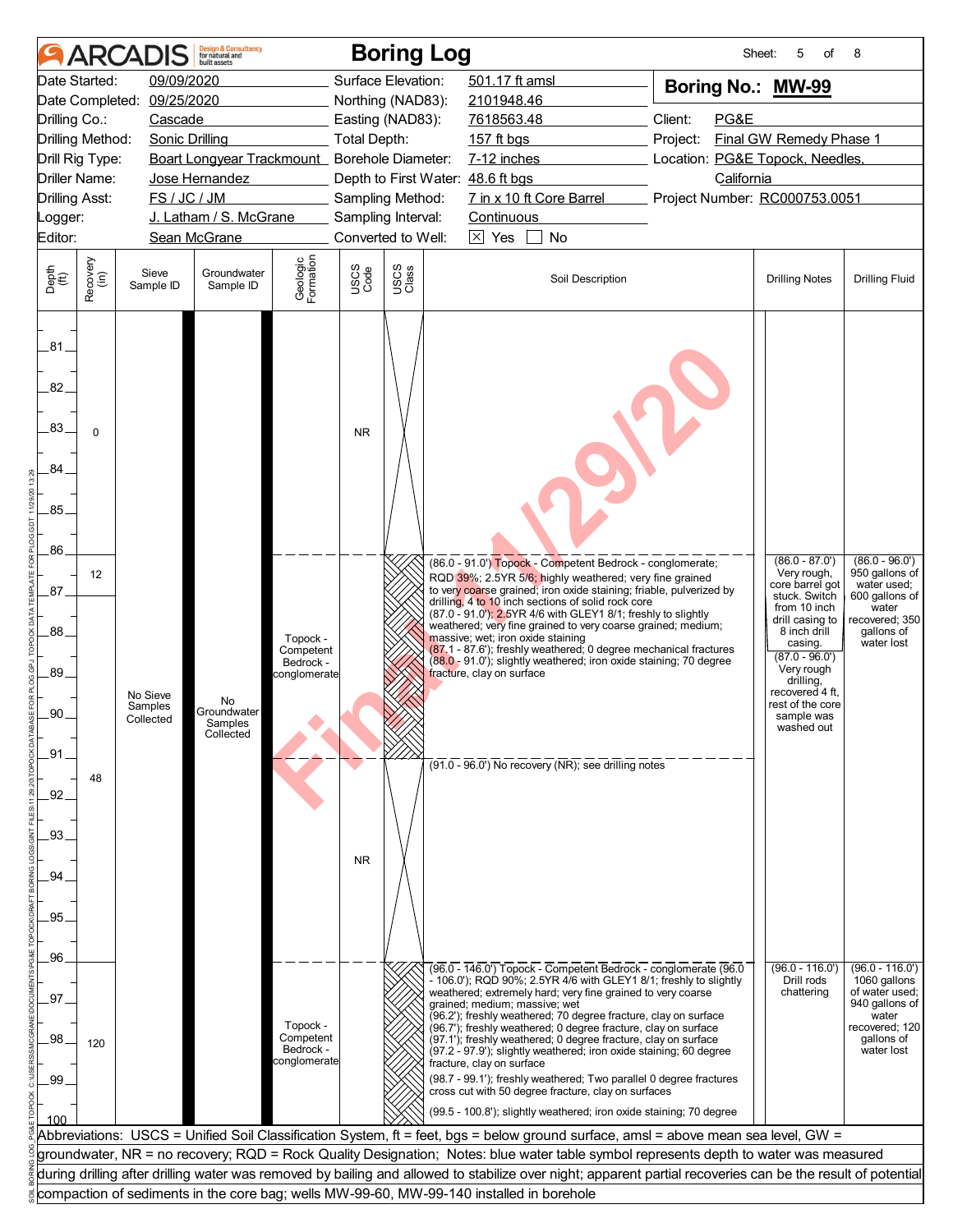|                       |                  |                                  | <b>Design &amp; Consultancy</b><br>for natural and<br>huilt assets |                                                    |                                        |               | <b>Boring Log</b>                                                                                                                                                                                                                    | Sheet:                          | 6<br>οf                                                                     | 8                                                                  |
|-----------------------|------------------|----------------------------------|--------------------------------------------------------------------|----------------------------------------------------|----------------------------------------|---------------|--------------------------------------------------------------------------------------------------------------------------------------------------------------------------------------------------------------------------------------|---------------------------------|-----------------------------------------------------------------------------|--------------------------------------------------------------------|
|                       | Date Started:    | 09/09/2020                       |                                                                    |                                                    | Surface Elevation:                     |               | 501.17 ft amsl                                                                                                                                                                                                                       | Boring No.: MW-99               |                                                                             |                                                                    |
|                       | Date Completed:  | 09/25/2020                       |                                                                    |                                                    | Northing (NAD83):                      |               | 2101948.46                                                                                                                                                                                                                           |                                 |                                                                             |                                                                    |
| Drilling Co.:         |                  | Cascade                          |                                                                    |                                                    | Easting (NAD83):                       |               | 7618563.48                                                                                                                                                                                                                           | Client:<br>PG&E                 |                                                                             |                                                                    |
|                       | Drilling Method: | <b>Sonic Drilling</b>            |                                                                    |                                                    | <b>Total Depth:</b>                    |               | 157 ft bgs                                                                                                                                                                                                                           | Project:                        | Final GW Remedy Phase 1                                                     |                                                                    |
|                       | Drill Rig Type:  |                                  | Boart Longyear Trackmount_ Borehole Diameter:                      |                                                    |                                        |               | $7-12$ inches                                                                                                                                                                                                                        | Location: PG&E Topock, Needles, |                                                                             |                                                                    |
|                       | Driller Name:    |                                  | Jose Hernandez                                                     |                                                    |                                        |               | Depth to First Water: 48.6 ft bgs                                                                                                                                                                                                    | California                      |                                                                             |                                                                    |
| <b>Drilling Asst:</b> |                  | FS / JC / JM                     | J. Latham / S. McGrane                                             |                                                    | Sampling Method:<br>Sampling Interval: |               | 7 in x 10 ft Core Barrel<br>Continuous                                                                                                                                                                                               | Project Number: RC000753.0051   |                                                                             |                                                                    |
| Logger:<br>Editor:    |                  |                                  | Sean McGrane                                                       |                                                    | Converted to Well:                     |               | $\boxtimes$ Yes<br>No                                                                                                                                                                                                                |                                 |                                                                             |                                                                    |
|                       |                  |                                  |                                                                    |                                                    |                                        |               |                                                                                                                                                                                                                                      |                                 |                                                                             |                                                                    |
| Depth<br>(ft)         | Recovery<br>(in) | Sieve<br>Sample ID               | Groundwater<br>Sample ID                                           | Geologic<br>Formation                              | USCS<br>Code                           | USCS<br>Class | Soil Description                                                                                                                                                                                                                     |                                 | <b>Drilling Notes</b>                                                       | <b>Drilling Fluid</b>                                              |
| $-101$<br>102         |                  |                                  |                                                                    |                                                    |                                        |               | fracture, clay on surface<br>(100'); slightly weathered; 0 degree fracture, clay on surface<br>(102'); slightly weathered; 55 degree fracture, clay on surface<br>(102.1 - 103.5'); highly weathered; highly fractured, broken up by |                                 |                                                                             |                                                                    |
| 103<br>104            | 120              |                                  |                                                                    |                                                    |                                        |               | drilling process                                                                                                                                                                                                                     |                                 |                                                                             |                                                                    |
| $-105$                |                  |                                  |                                                                    |                                                    |                                        |               | (105.1'); freshly weathered; 0 degree mechanical fracture                                                                                                                                                                            |                                 |                                                                             |                                                                    |
| 106<br>107            |                  |                                  |                                                                    |                                                    |                                        |               | (105.9 - 106.0'); slightly weathered; 25 degree fracture<br>(106.0 - 116.0'); RQD 98%; 2.5YR 4/6 with GLEY1 8/1; freshly to<br>slightly weathered; extremely hard; very fine grained to very coarse                                  |                                 |                                                                             |                                                                    |
| _108_                 |                  |                                  |                                                                    |                                                    |                                        |               | grained; medium; massive; wet; 25 degree slightly weathered<br>fracture at 106 ft bgs                                                                                                                                                |                                 |                                                                             |                                                                    |
| $-109$                |                  |                                  |                                                                    |                                                    |                                        |               | (108.0 - 108.2'); freshly weathered; 25 degree mechanical<br>fracture, no secondary mineralization                                                                                                                                   |                                 |                                                                             |                                                                    |
| $-110$                |                  | No Sieve<br>Samples<br>Collected | No<br>Groundwater<br>Samples<br>Collected                          | Topock -<br>Competent<br>Bedrock -<br>conglomerate |                                        |               | (109.7 - 110.1'); freshly weathered; 60 degree mechanical<br>fracture, no secondary mineralization<br>(110.1'); freshly weathered; 0 degree fracture, no secondary                                                                   |                                 |                                                                             |                                                                    |
| 111<br>$-112$         | 120              |                                  |                                                                    |                                                    |                                        |               | mineralization                                                                                                                                                                                                                       |                                 |                                                                             |                                                                    |
| $-113$                |                  |                                  |                                                                    |                                                    |                                        |               | (112.3 - 112.6'); slightly weathered; 30 degree fracture, no<br>secondary mineralization                                                                                                                                             |                                 |                                                                             |                                                                    |
|                       |                  |                                  |                                                                    |                                                    |                                        |               | (113.4'); slightly weathered; 0 degree fracture, no secondary                                                                                                                                                                        |                                 |                                                                             |                                                                    |
| _114_                 |                  |                                  |                                                                    |                                                    |                                        |               | mineralization<br>(113.7'); slightly weathered; 0 degree fracture, no secondary                                                                                                                                                      |                                 |                                                                             |                                                                    |
| $-115$                |                  |                                  |                                                                    |                                                    |                                        |               | mineralization                                                                                                                                                                                                                       |                                 |                                                                             |                                                                    |
| $116$                 |                  |                                  |                                                                    |                                                    |                                        |               |                                                                                                                                                                                                                                      |                                 |                                                                             |                                                                    |
|                       |                  |                                  |                                                                    |                                                    |                                        |               | (116.0 - 119.5'); RQD 100%; 2.5YR 4/6 with GLEY1 8/1; freshly<br>weathered; extremely hard; very fine grained to very coarse                                                                                                         |                                 | $(116.0 -$<br>126.0'                                                        | $(116.0 -$<br>159.0'                                               |
| _117_<br>118          | 42               |                                  |                                                                    |                                                    |                                        |               | grained; medium; massive; wet<br>(117.4 - 119.5'); slightly weathered; iron oxide staining; 80 degree<br>fracture                                                                                                                    |                                 | Rough drilling,<br>poor recovery.<br>Tagged<br>borehole at<br>approximately | 3087.6 gallons<br>of water used;<br>2808.72<br>gallons of<br>water |
| $-119$                |                  |                                  |                                                                    |                                                    |                                        |               |                                                                                                                                                                                                                                      |                                 | 122 ft. Will<br>attempt to<br>retrieve with<br>next run. Two<br>feet of no  | recovered;<br>278.88 gallons<br>of water lost                      |
| 120                   |                  |                                  |                                                                    |                                                    |                                        |               | (119.5 - 130.7'); RQD 94%; 2.5YR 4/6 with GLEY1 8/1; freshly to                                                                                                                                                                      |                                 | recovery<br>potentially                                                     |                                                                    |
|                       |                  |                                  |                                                                    |                                                    |                                        |               | Abbreviations: USCS = Unified Soil Classification System, ft = feet, bgs = below ground surface, amsl = above mean sea level, GW =                                                                                                   |                                 |                                                                             |                                                                    |
|                       |                  |                                  |                                                                    |                                                    |                                        |               | groundwater, NR = no recovery; RQD = Rock Quality Designation; Notes: blue water table symbol represents depth to water was measured                                                                                                 |                                 |                                                                             |                                                                    |
|                       |                  |                                  |                                                                    |                                                    |                                        |               | during drilling after drilling water was removed by bailing and allowed to stabilize over night; apparent partial recoveries can be the result of potential                                                                          |                                 |                                                                             |                                                                    |
|                       |                  |                                  |                                                                    |                                                    |                                        |               | compaction of sediments in the core bag; wells MW-99-60, MW-99-140 installed in borehole                                                                                                                                             |                                 |                                                                             |                                                                    |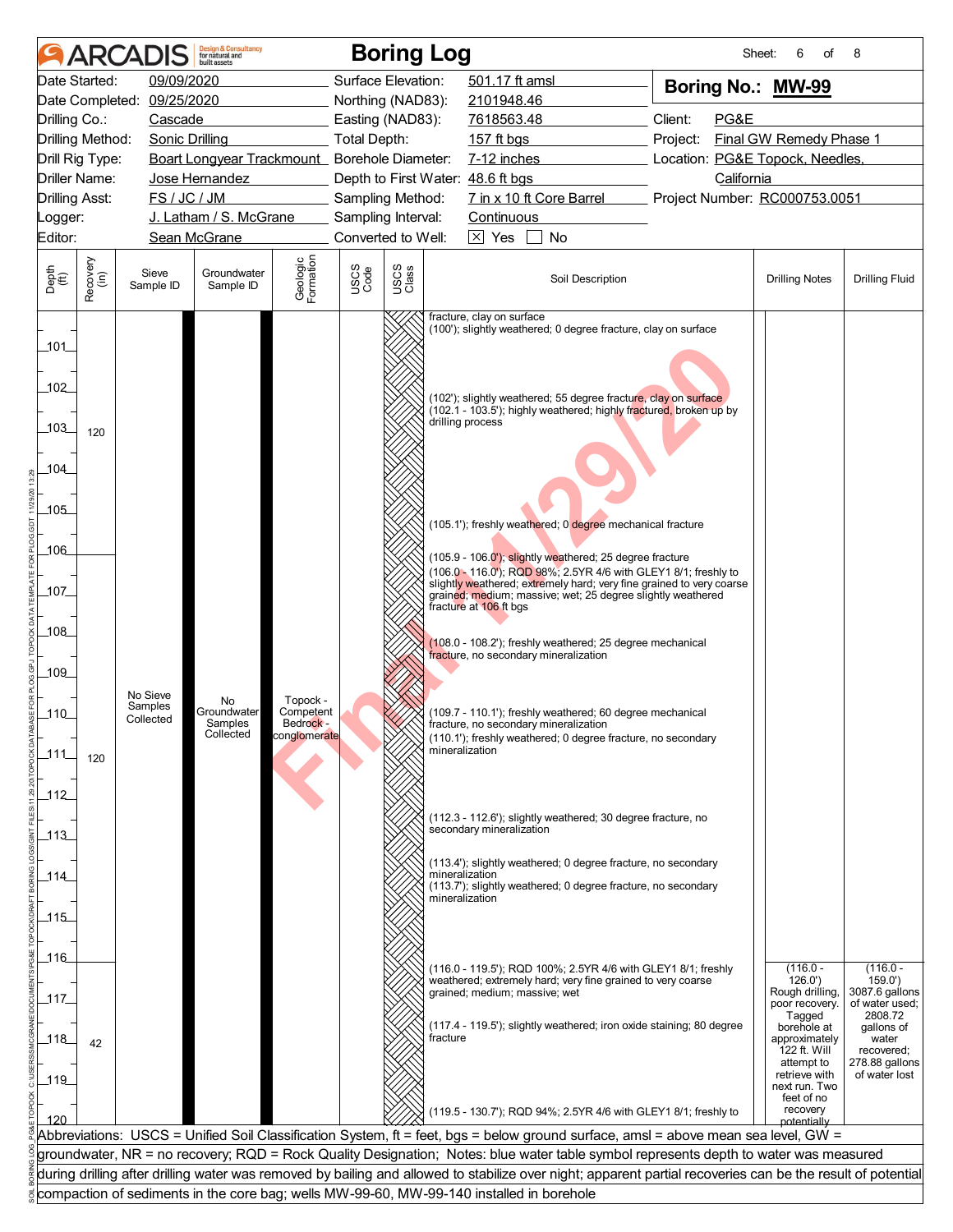|                           |                  |                            | <b>Design &amp; Consultancy</b><br>for natural and<br>built assets                       |                        |                                        |               | <b>Boring Log</b> |                                   |                                                                                                                                                                                                                                                                                                                       |          | Sheet:     | 7<br>οf                           | 8                     |
|---------------------------|------------------|----------------------------|------------------------------------------------------------------------------------------|------------------------|----------------------------------------|---------------|-------------------|-----------------------------------|-----------------------------------------------------------------------------------------------------------------------------------------------------------------------------------------------------------------------------------------------------------------------------------------------------------------------|----------|------------|-----------------------------------|-----------------------|
|                           | Date Started:    | 09/09/2020                 |                                                                                          |                        | Surface Elevation:                     |               |                   | 501.17 ft amsl                    |                                                                                                                                                                                                                                                                                                                       |          |            | Boring No.: MW-99                 |                       |
|                           |                  | Date Completed: 09/25/2020 |                                                                                          |                        | Northing (NAD83):                      |               |                   | 2101948.46                        |                                                                                                                                                                                                                                                                                                                       |          |            |                                   |                       |
| Drilling Co.:             |                  | Cascade                    |                                                                                          |                        | Easting (NAD83):                       |               |                   | 7618563.48                        |                                                                                                                                                                                                                                                                                                                       | Client:  | PG&E       |                                   |                       |
|                           | Drilling Method: | <b>Sonic Drilling</b>      |                                                                                          |                        | <b>Total Depth:</b>                    |               |                   | 157 ft bgs                        |                                                                                                                                                                                                                                                                                                                       | Project: |            | Final GW Remedy Phase 1           |                       |
|                           | Drill Rig Type:  |                            | Boart Longyear Trackmount_ Borehole Diameter:                                            |                        |                                        |               |                   | 7-12 inches                       |                                                                                                                                                                                                                                                                                                                       |          |            | Location: PG&E Topock, Needles,   |                       |
|                           | Driller Name:    |                            | Jose Hernandez                                                                           |                        |                                        |               |                   | Depth to First Water: 48.6 ft bgs |                                                                                                                                                                                                                                                                                                                       |          | California |                                   |                       |
| <b>Drilling Asst:</b>     |                  | FS / JC / JM               | J. Latham / S. McGrane                                                                   |                        | Sampling Method:<br>Sampling Interval: |               |                   | Continuous                        | 7 in x 10 ft Core Barrel                                                                                                                                                                                                                                                                                              |          |            | Project Number: RC000753.0051     |                       |
| Logger:<br>Editor:        |                  |                            | Sean McGrane                                                                             |                        | Converted to Well:                     |               |                   | $\boxed{\times}$ Yes              | No                                                                                                                                                                                                                                                                                                                    |          |            |                                   |                       |
|                           |                  |                            |                                                                                          |                        |                                        |               |                   |                                   |                                                                                                                                                                                                                                                                                                                       |          |            |                                   |                       |
| Depth<br>(ft)             | Recovery<br>(in) | Sieve<br>Sample ID         | Groundwater<br>Sample ID                                                                 | Geologic<br>Formation  | USCS<br>Code                           | USCS<br>Class |                   |                                   | Soil Description                                                                                                                                                                                                                                                                                                      |          |            | <b>Drilling Notes</b>             | <b>Drilling Fluid</b> |
| 121<br>122<br>.123<br>124 | 42               |                            |                                                                                          |                        |                                        |               |                   | grained; medium; massive; wet     | slightly weathered; extremely hard; very fine grained to very coarse<br>(120.1'); slightly weathered; 3 degree fracture<br>(120.7 - 121.5'); slightly weathered; iron oxide staining; 80 degree<br>fracture terminating at 0 degree fracture at 122.4 ft<br>(123.8'); freshly weathered; 0 degree mechanical fracture |          |            | from 119 to<br>121 ft. bgs.       |                       |
| $-125$                    |                  |                            |                                                                                          |                        |                                        |               |                   |                                   |                                                                                                                                                                                                                                                                                                                       |          |            |                                   |                       |
|                           |                  |                            |                                                                                          |                        |                                        |               |                   |                                   | (125.1'); slightly weathered; 0 degree fracture                                                                                                                                                                                                                                                                       |          |            |                                   |                       |
| 126                       |                  |                            |                                                                                          |                        |                                        |               |                   |                                   |                                                                                                                                                                                                                                                                                                                       |          |            | $(126.0 -$                        |                       |
|                           |                  |                            |                                                                                          |                        |                                        |               |                   |                                   |                                                                                                                                                                                                                                                                                                                       |          |            | 136.0'                            |                       |
| 127                       |                  |                            |                                                                                          |                        |                                        |               |                   |                                   |                                                                                                                                                                                                                                                                                                                       |          |            | Rough drilling,<br>recovered 11   |                       |
|                           |                  |                            |                                                                                          |                        |                                        |               |                   |                                   | (127.5'); slightly weathered; iron oxide staining; 0 degree fracture                                                                                                                                                                                                                                                  |          |            | ft,<br>approximately              |                       |
| $-128$                    |                  |                            |                                                                                          |                        |                                        |               |                   |                                   | (127.6 - 128.7'); slightly weathered; iron oxide staining; 85 degree                                                                                                                                                                                                                                                  |          |            | 5 ft from run<br>116 to 126 ft    |                       |
|                           |                  |                            |                                                                                          |                        |                                        |               | fracture          |                                   |                                                                                                                                                                                                                                                                                                                       |          |            | bgs. Tagged<br>hole at 132 ft     |                       |
| 129                       |                  |                            |                                                                                          |                        |                                        |               |                   |                                   | $(128.7 - 130.7)$ ; 2.5YR 4/6; moderately weathered; medium hard;<br>iron oxide staining; zone of increased fractures pulverized by the                                                                                                                                                                               |          |            | bgs                               |                       |
|                           |                  | No Sieve<br>Samples        | No                                                                                       | Topock -               |                                        |               |                   | drilling process                  |                                                                                                                                                                                                                                                                                                                       |          |            | approximately<br>4 ft still down  |                       |
| $\_130$                   |                  | Collected                  | Groundwater<br>Samples                                                                   | Competent<br>Bedrock - |                                        |               |                   |                                   |                                                                                                                                                                                                                                                                                                                       |          |            | hole. Will<br>attempt to          |                       |
|                           |                  |                            | Collected                                                                                | conglomerate           |                                        |               |                   |                                   |                                                                                                                                                                                                                                                                                                                       |          |            | recover during<br>136 to 146 run. |                       |
| $\_131$                   | 127.2            |                            |                                                                                          |                        |                                        |               |                   |                                   | (130.7 - 146.0'); RQD 98%; 2.5YR 4/6 with GLEY1 8/1; freshly to<br>slightly weathered; extremely hard; very fine grained to very coarse                                                                                                                                                                               |          |            |                                   |                       |
|                           |                  |                            |                                                                                          |                        |                                        |               |                   | grained; medium; massive; wet     | (130.8 - 131.1'); moderately weathered; iron oxide staining; 45                                                                                                                                                                                                                                                       |          |            |                                   |                       |
| 132                       |                  |                            |                                                                                          |                        |                                        |               |                   | degree fracture                   | (132); slightly weathered; 0 degree fracture, clay on surface                                                                                                                                                                                                                                                         |          |            |                                   |                       |
| $-133$                    |                  |                            |                                                                                          |                        |                                        |               |                   |                                   |                                                                                                                                                                                                                                                                                                                       |          |            |                                   |                       |
|                           |                  |                            |                                                                                          |                        |                                        |               |                   |                                   |                                                                                                                                                                                                                                                                                                                       |          |            |                                   |                       |
| _134_                     |                  |                            |                                                                                          |                        |                                        |               |                   |                                   | (133.6'); slightly weathered; 0 degree fracture, clay on surface                                                                                                                                                                                                                                                      |          |            |                                   |                       |
|                           |                  |                            |                                                                                          |                        |                                        |               |                   | fracture, clay on surface         | (133.9 - 134.5'); slightly weathered; iron oxide staining; 30 degree                                                                                                                                                                                                                                                  |          |            |                                   |                       |
| 135                       |                  |                            |                                                                                          |                        |                                        |               |                   |                                   |                                                                                                                                                                                                                                                                                                                       |          |            |                                   |                       |
|                           |                  |                            |                                                                                          |                        |                                        |               |                   |                                   | (135.3'); freshly weathered; O degree mechanical fracture, no clay                                                                                                                                                                                                                                                    |          |            |                                   |                       |
| _136_                     |                  |                            |                                                                                          |                        |                                        |               | on surface        |                                   |                                                                                                                                                                                                                                                                                                                       |          |            |                                   |                       |
|                           |                  |                            |                                                                                          |                        |                                        |               |                   |                                   |                                                                                                                                                                                                                                                                                                                       |          |            | $(136.0 -$<br>146.0'              |                       |
| 137                       |                  |                            |                                                                                          |                        |                                        |               |                   |                                   | (136.8 - 137.2'); slightly weathered; 45 degree fracture, clay on                                                                                                                                                                                                                                                     |          |            | Rough drilling,<br>tagged hole at |                       |
|                           |                  |                            |                                                                                          |                        |                                        |               | surface           |                                   |                                                                                                                                                                                                                                                                                                                       |          |            | 146 ft bgs.<br>Extra 5 ft of      |                       |
| $\frac{138}{1}$           | 192              |                            |                                                                                          |                        |                                        |               |                   |                                   | (137.8'); freshly weathered; 20 degree mechanical fracture, no                                                                                                                                                                                                                                                        |          |            | recovery from                     |                       |
|                           |                  |                            |                                                                                          |                        |                                        |               |                   | clay on surface                   |                                                                                                                                                                                                                                                                                                                       |          |            | run 126 to 136.<br>Total recovery |                       |
| _139_                     |                  |                            |                                                                                          |                        |                                        |               |                   |                                   |                                                                                                                                                                                                                                                                                                                       |          |            | from 116 to<br>146 30 ft.         |                       |
|                           |                  |                            |                                                                                          |                        |                                        |               |                   |                                   |                                                                                                                                                                                                                                                                                                                       |          |            |                                   |                       |
| 140                       |                  |                            |                                                                                          |                        |                                        |               |                   |                                   | (139.7 - 140.3'); moderately weathered; fracture zone pulverized                                                                                                                                                                                                                                                      |          |            |                                   |                       |
|                           |                  |                            |                                                                                          |                        |                                        |               |                   |                                   | Abbreviations: USCS = Unified Soil Classification System, ft = feet, bgs = below ground surface, amsl = above mean sea level, GW =                                                                                                                                                                                    |          |            |                                   |                       |
|                           |                  |                            |                                                                                          |                        |                                        |               |                   |                                   | groundwater, NR = no recovery; RQD = Rock Quality Designation; Notes: blue water table symbol represents depth to water was measured<br>during drilling after drilling water was removed by bailing and allowed to stabilize over night; apparent partial recoveries can be the result of potential                   |          |            |                                   |                       |
|                           |                  |                            | compaction of sediments in the core bag; wells MW-99-60, MW-99-140 installed in borehole |                        |                                        |               |                   |                                   |                                                                                                                                                                                                                                                                                                                       |          |            |                                   |                       |
|                           |                  |                            |                                                                                          |                        |                                        |               |                   |                                   |                                                                                                                                                                                                                                                                                                                       |          |            |                                   |                       |